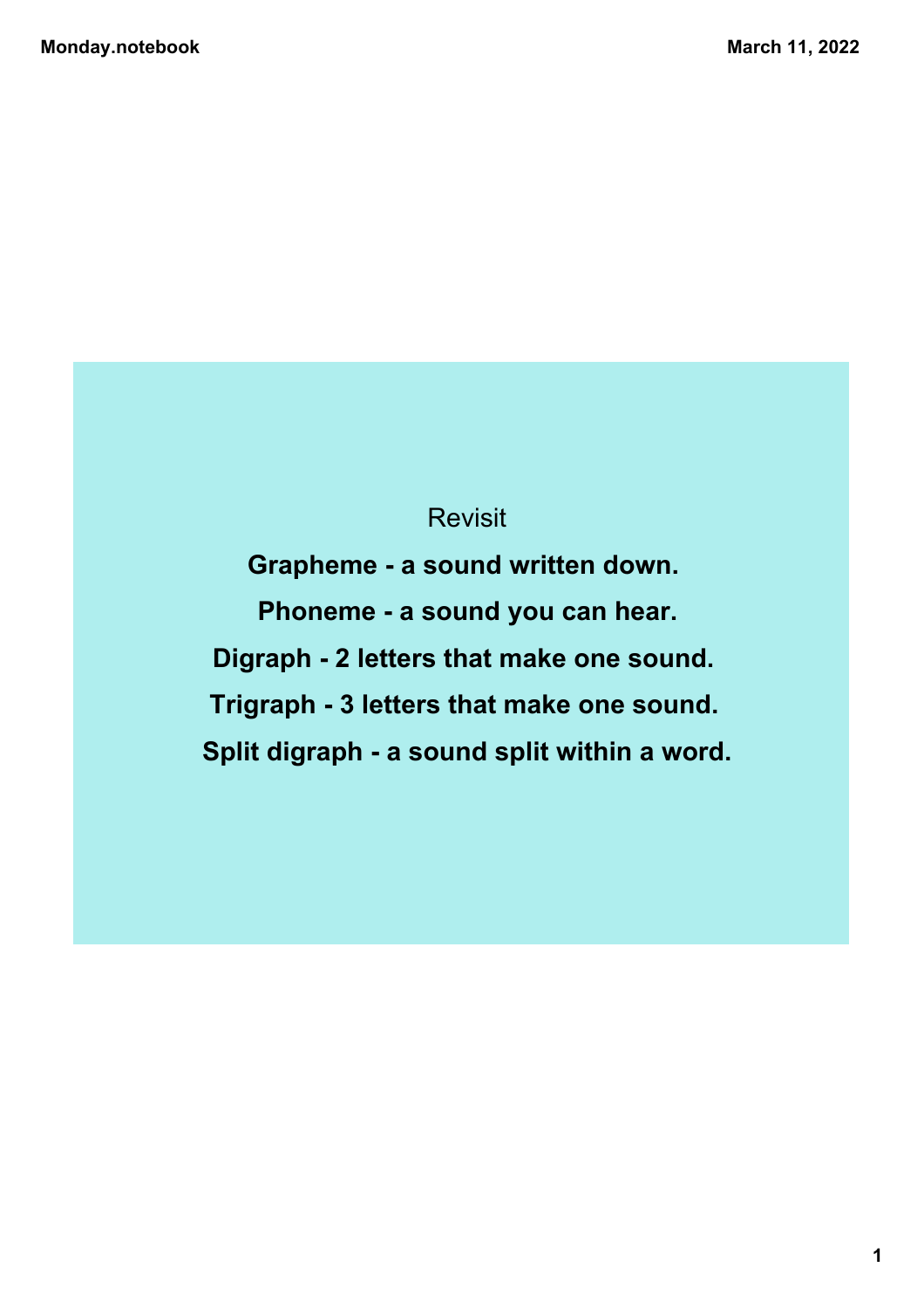# Read phase 4 tricky words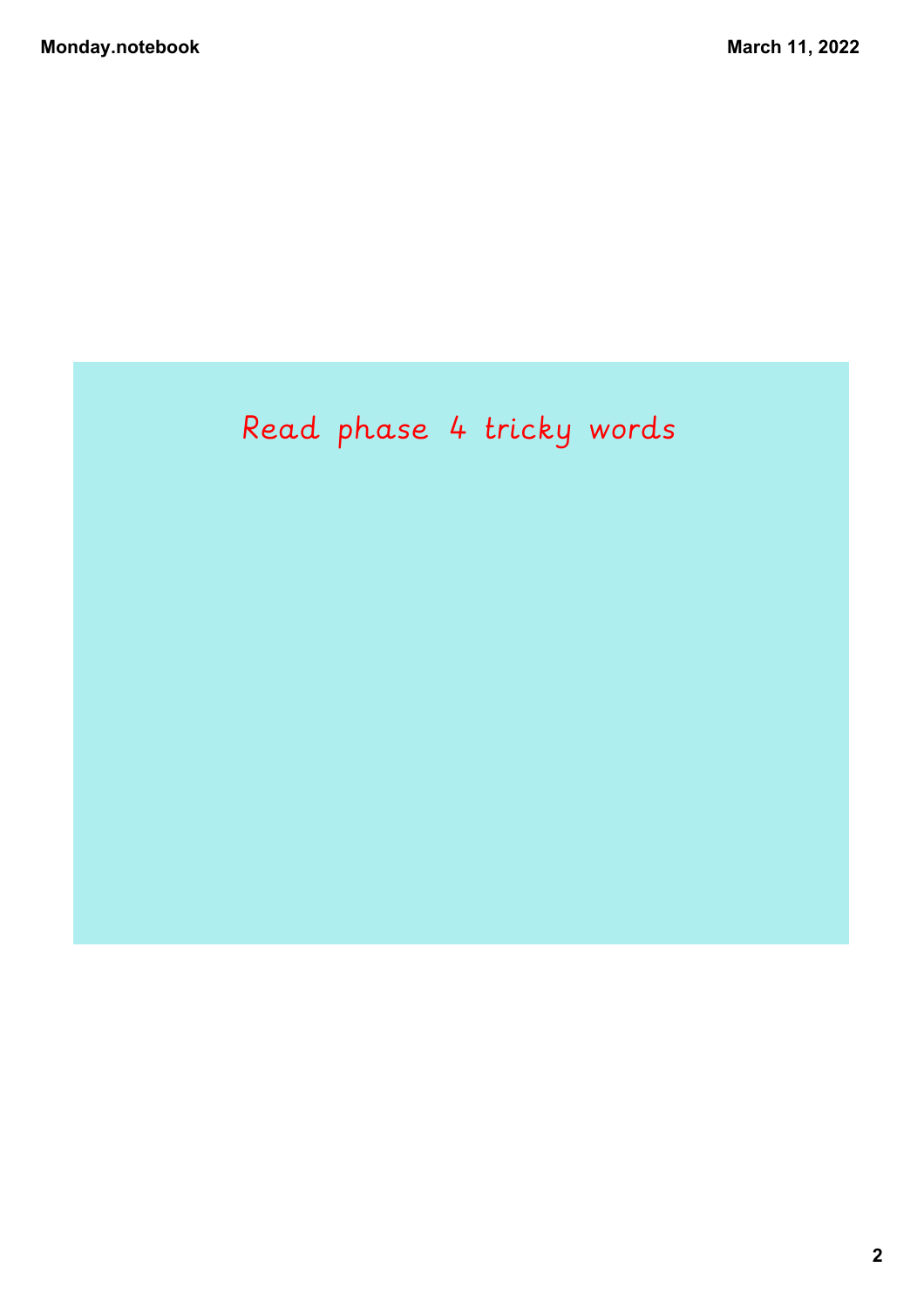## said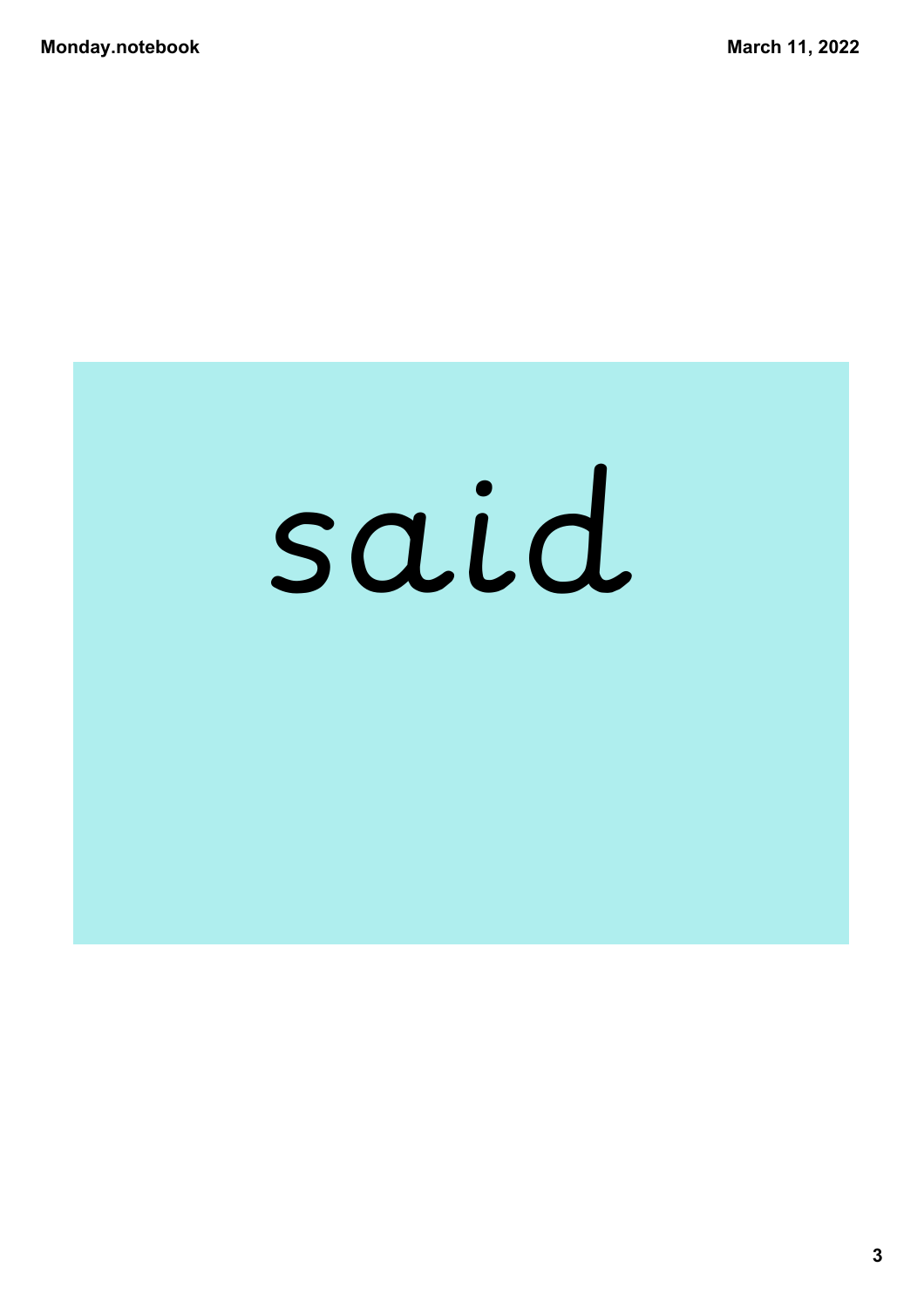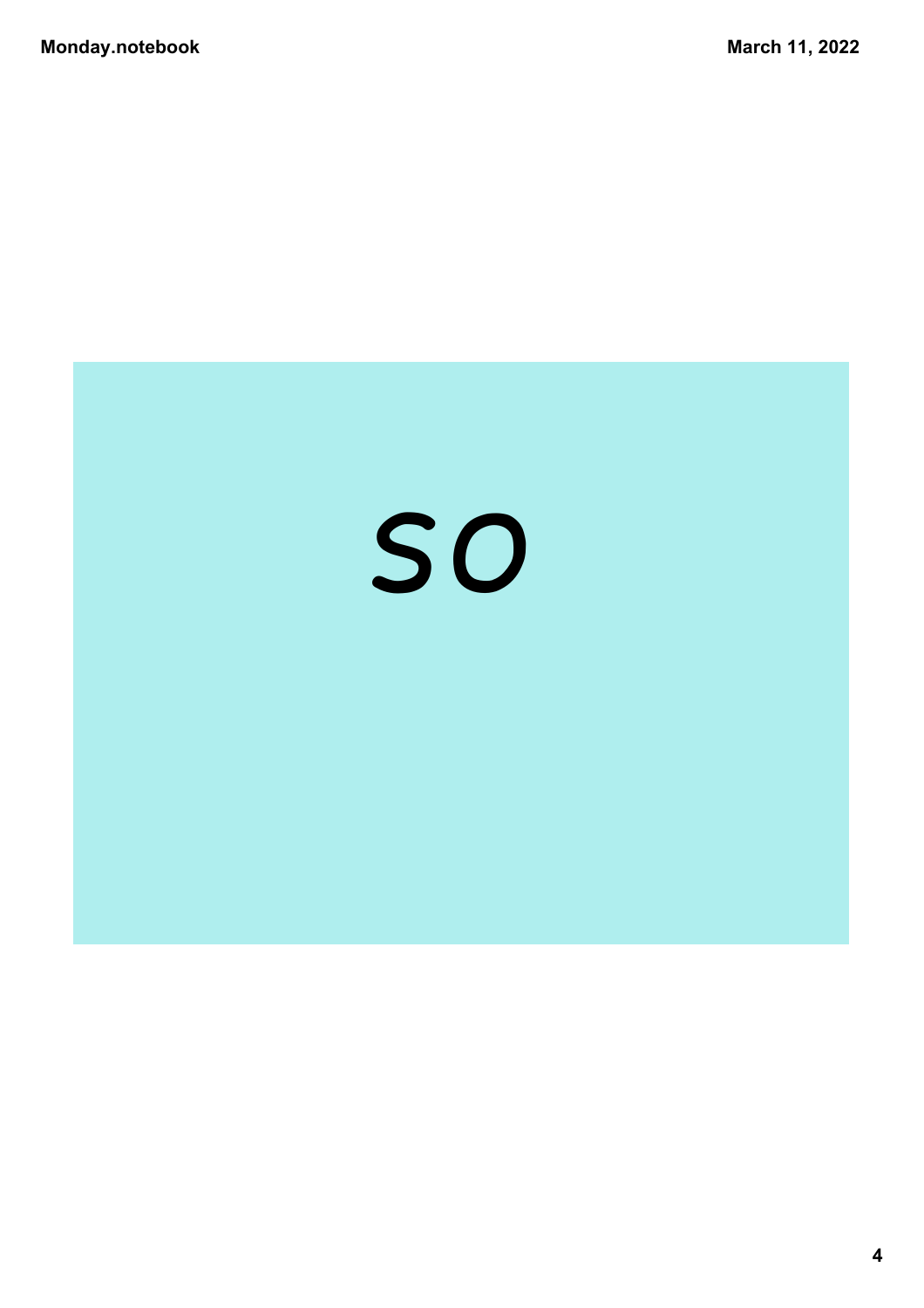## have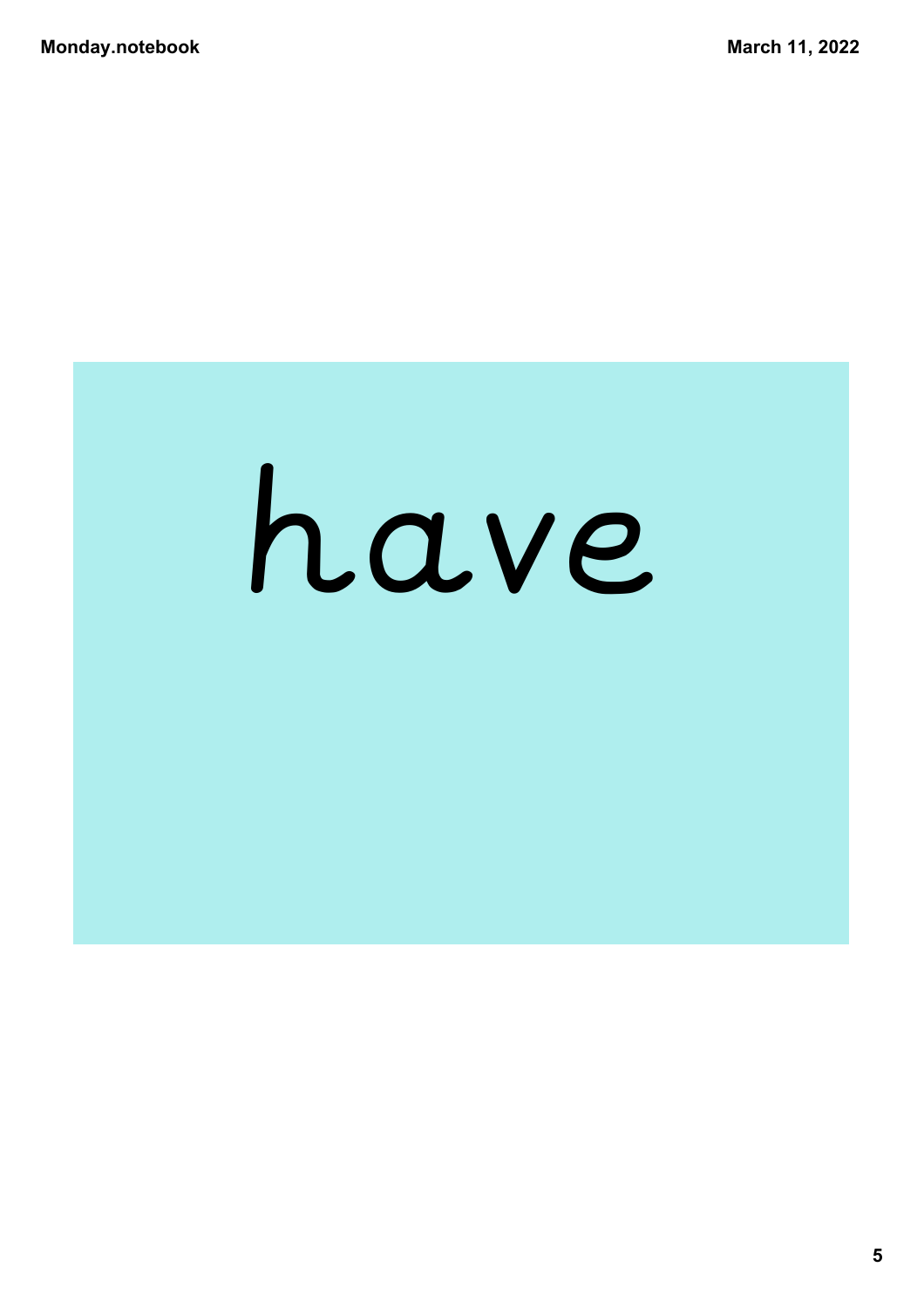## Like.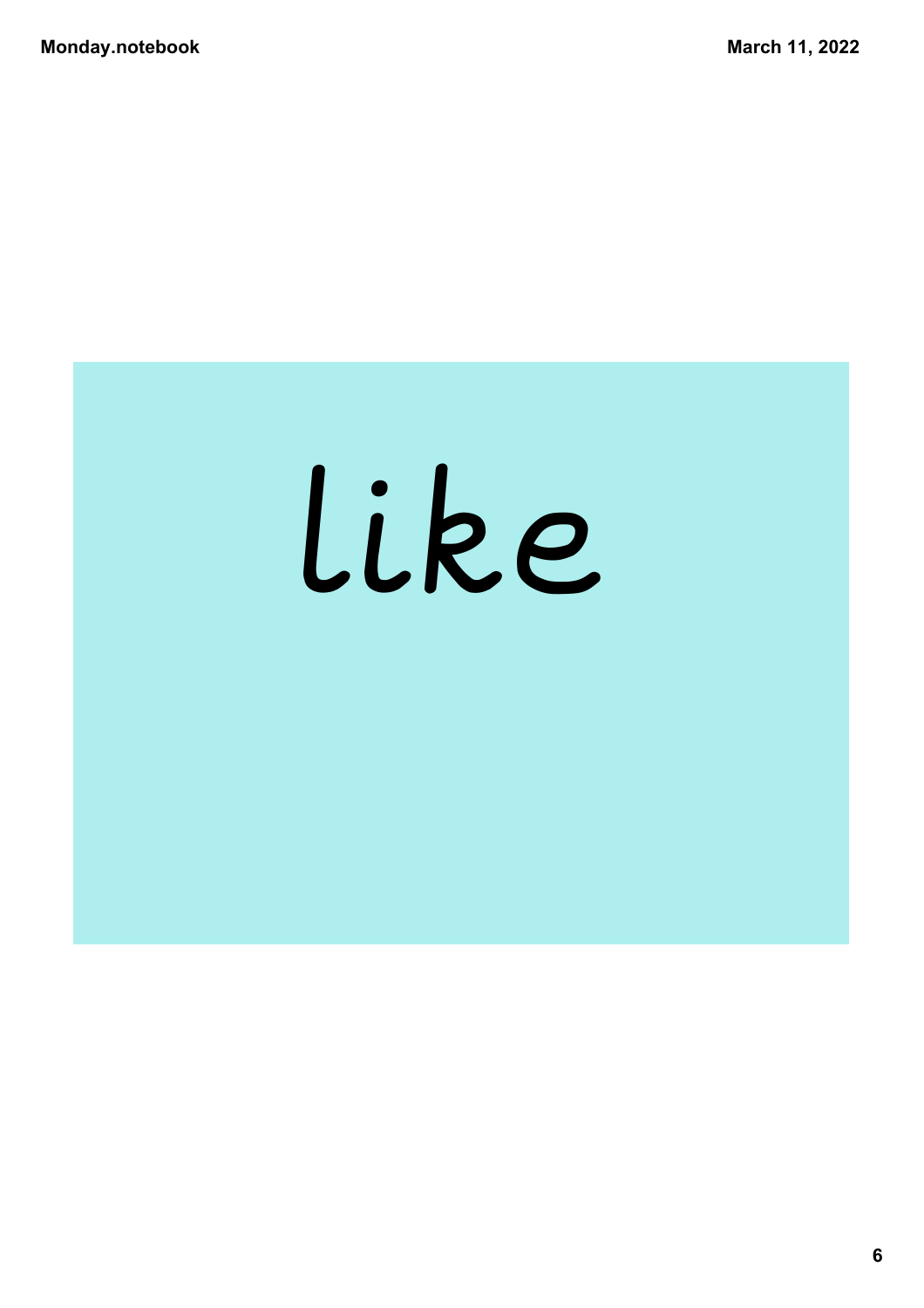### some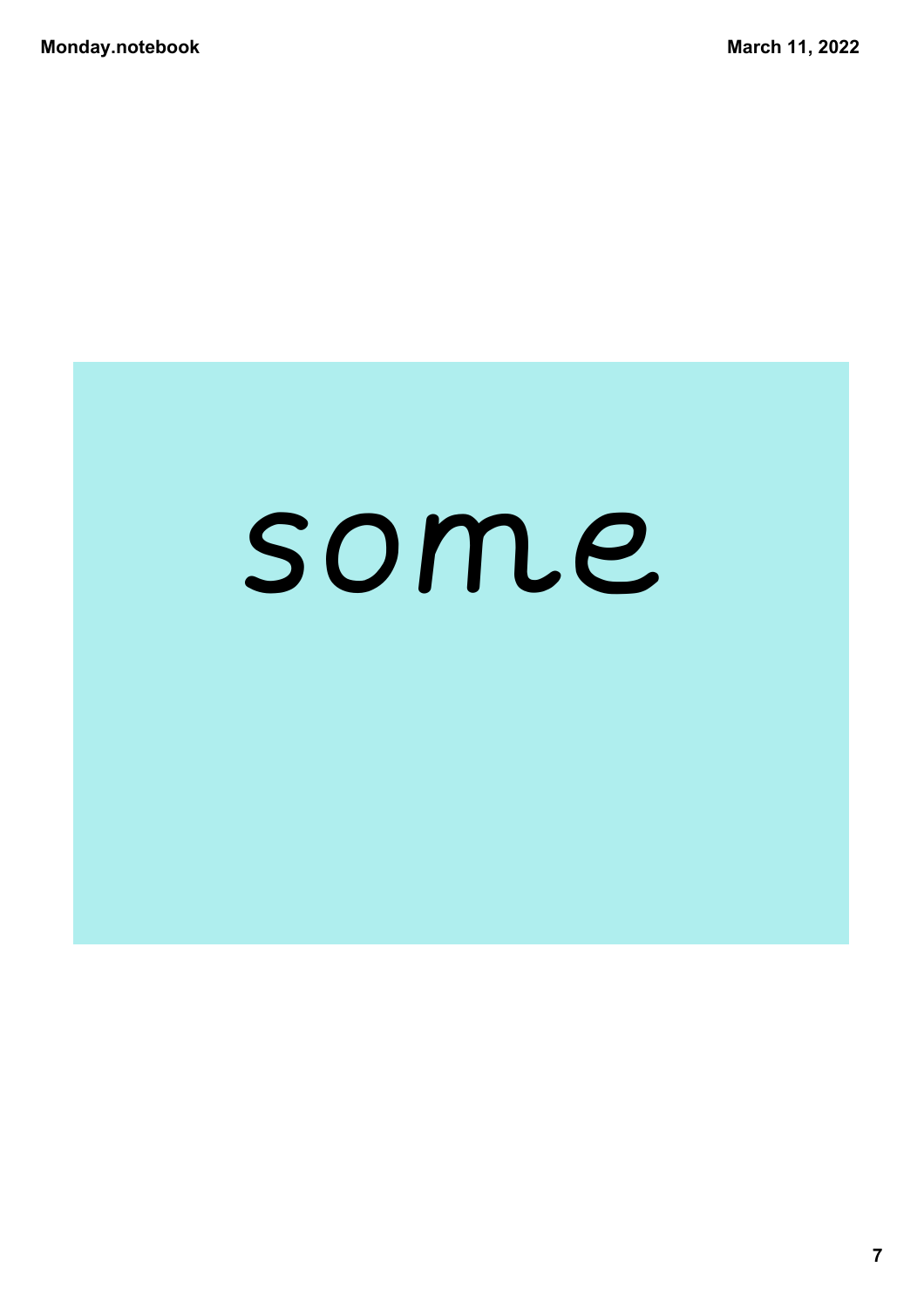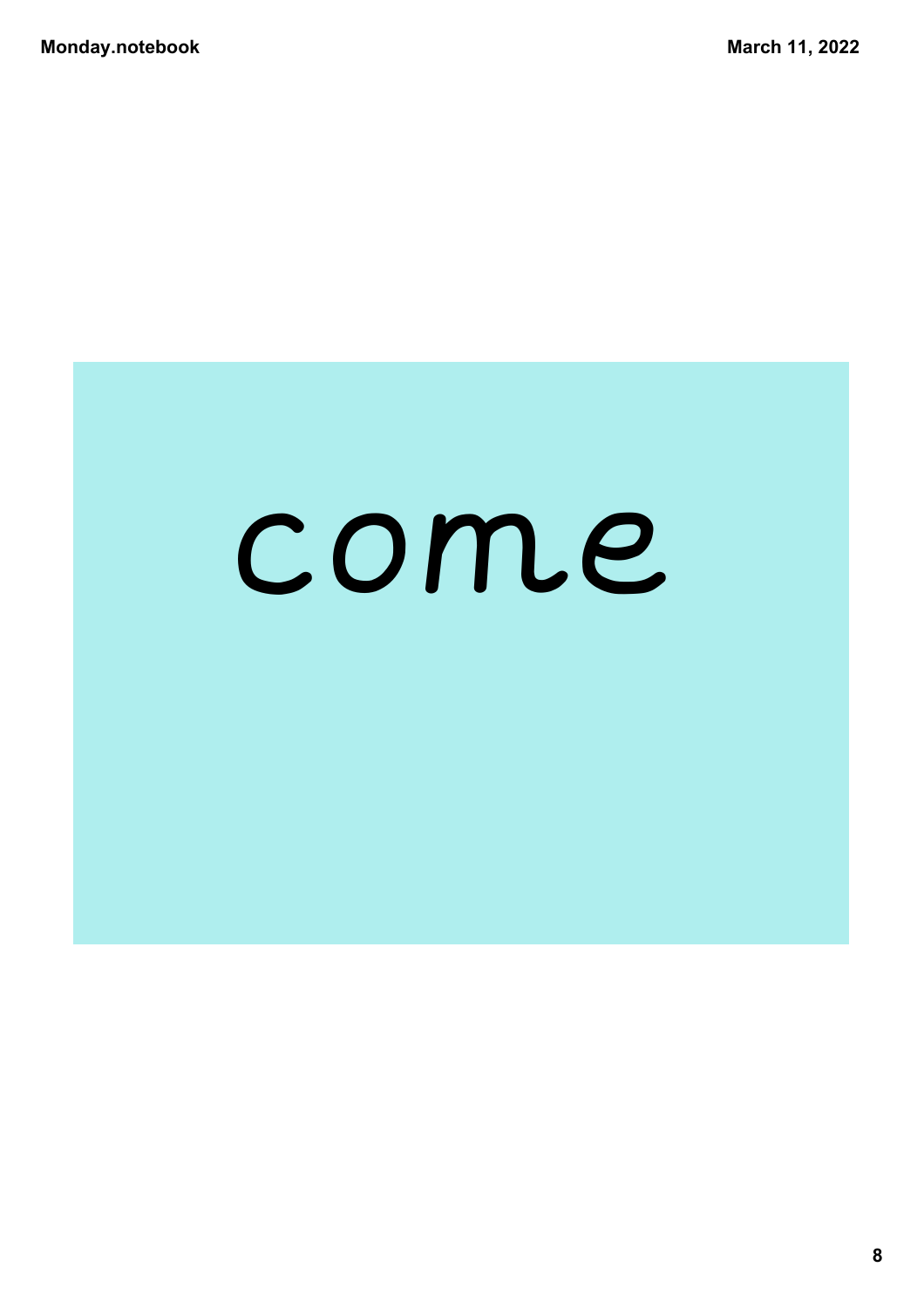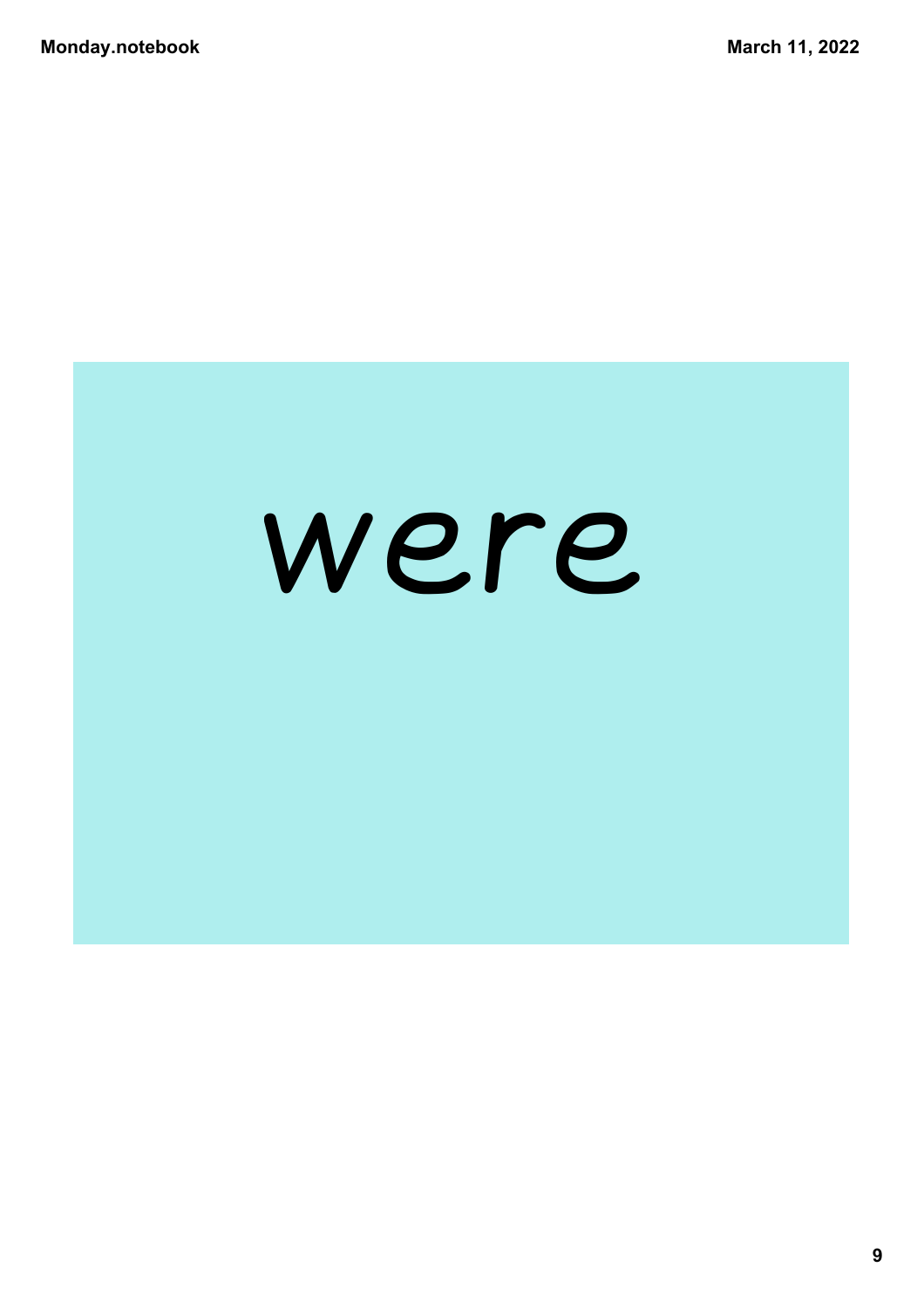# there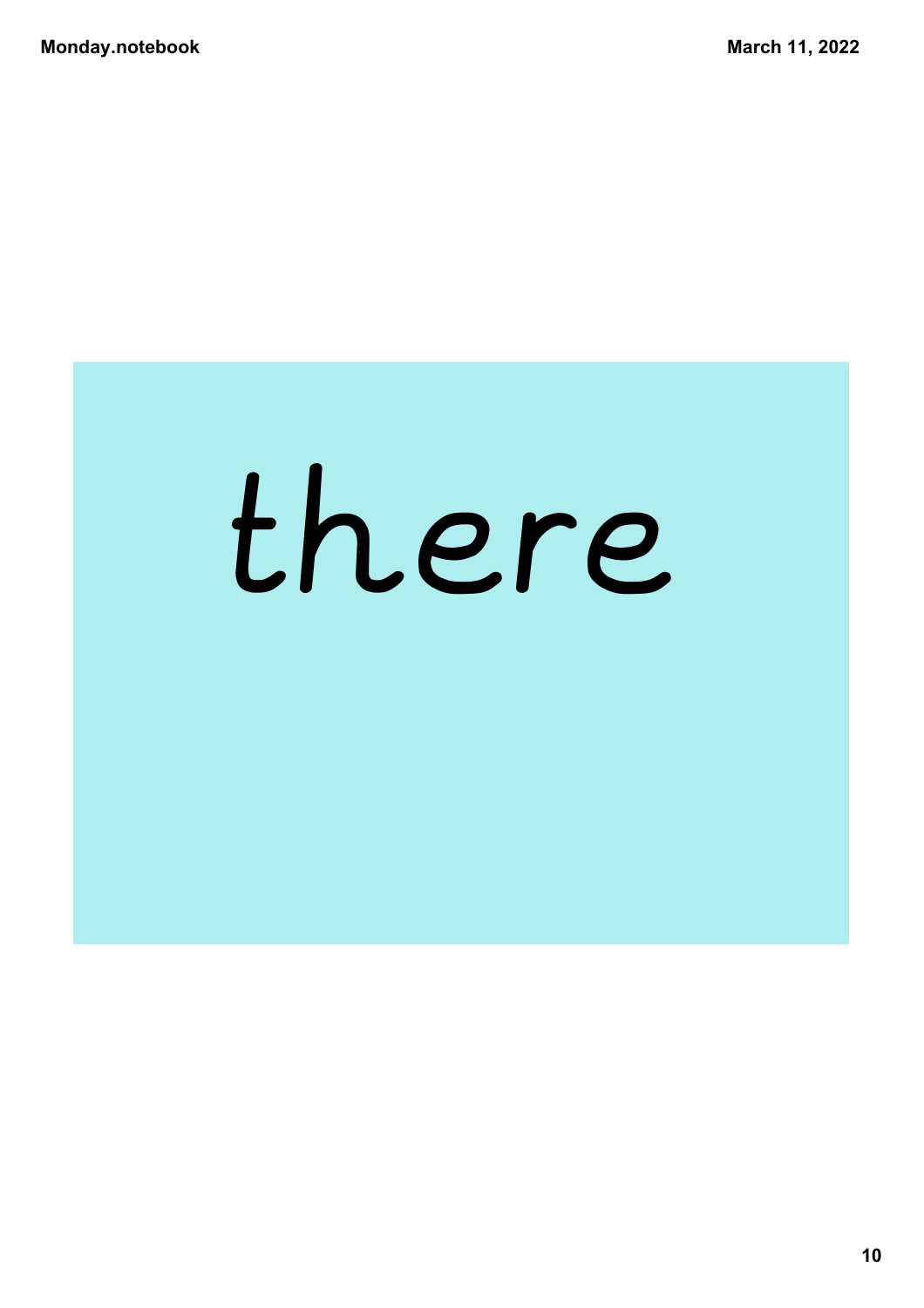## Little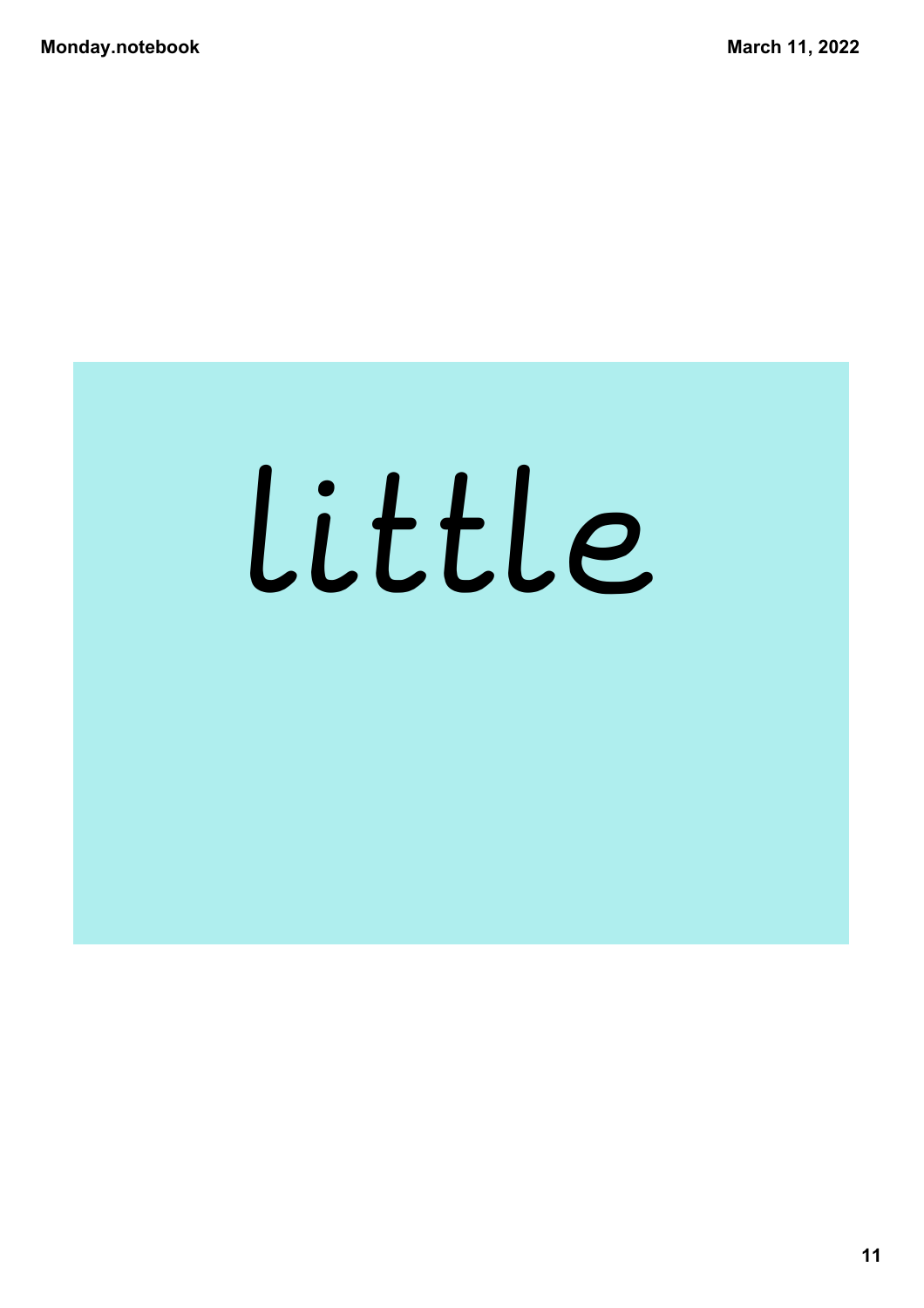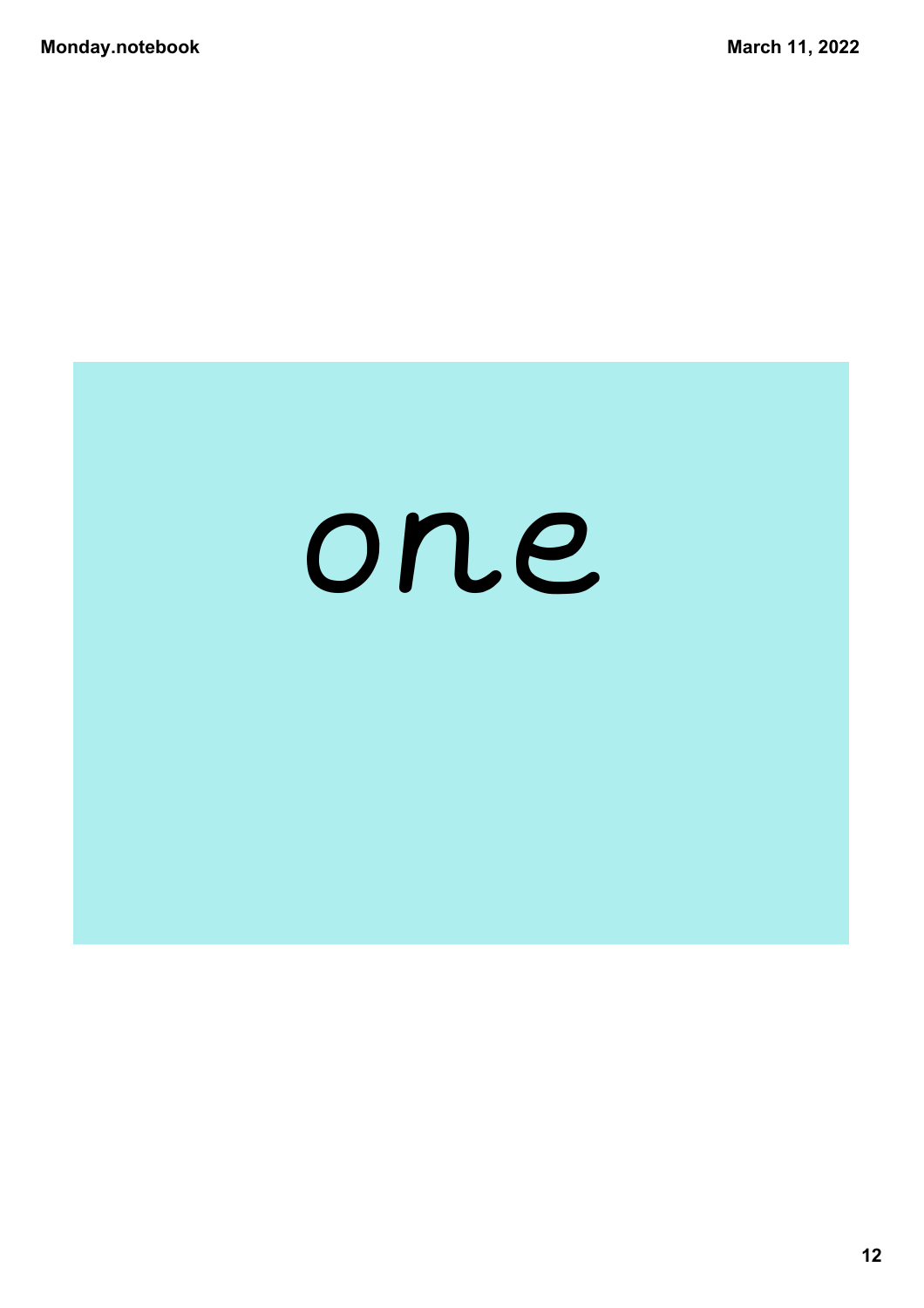# they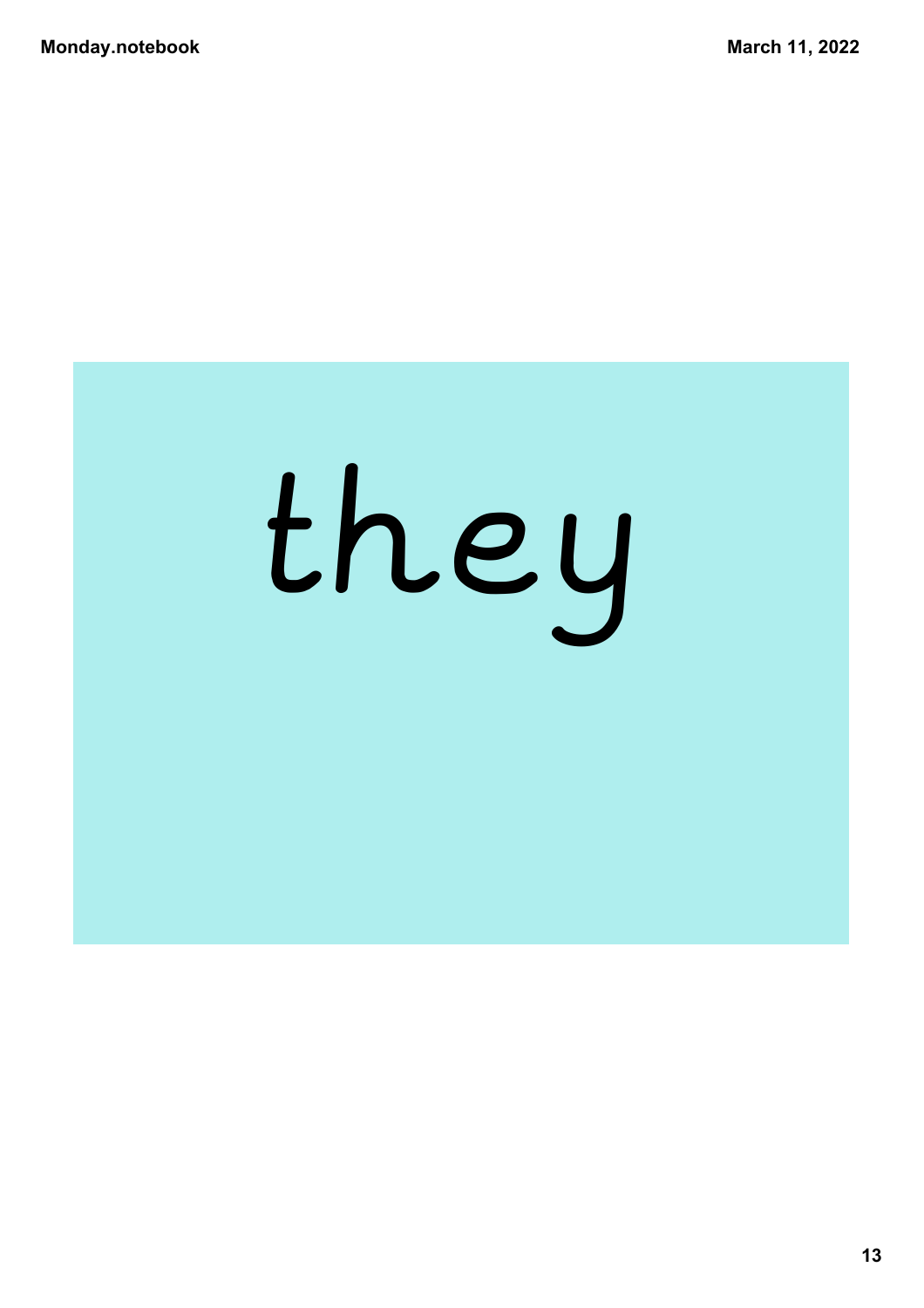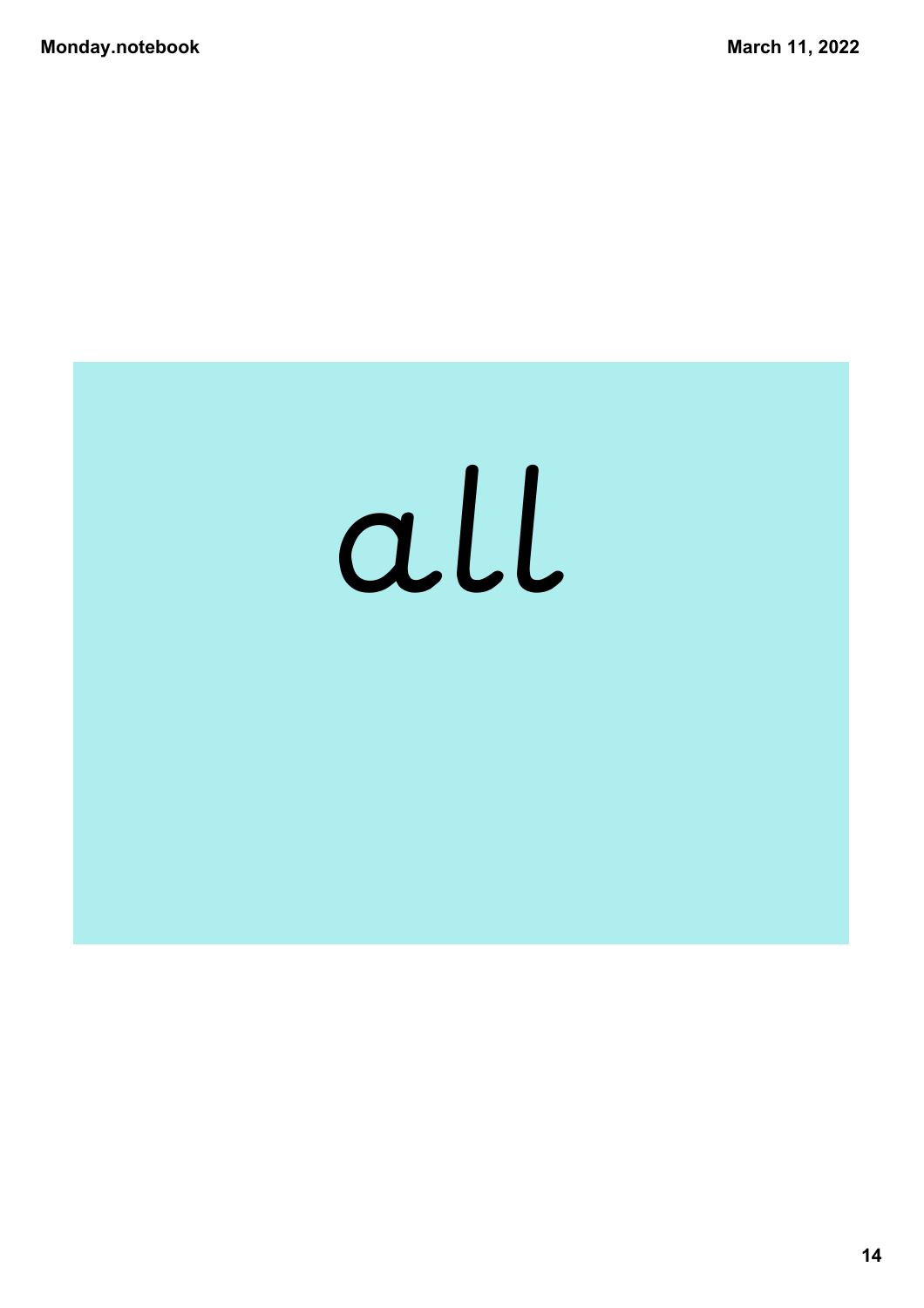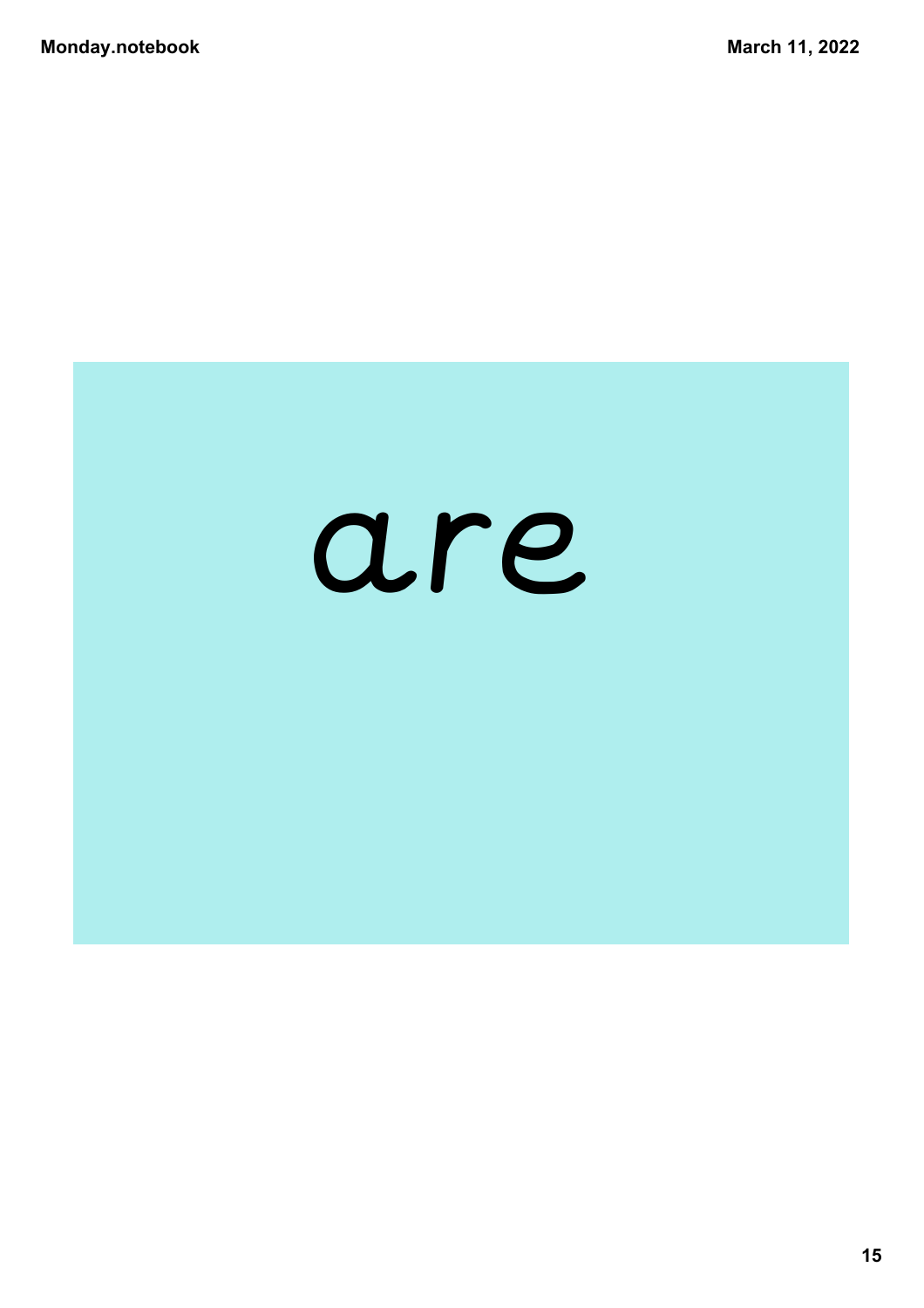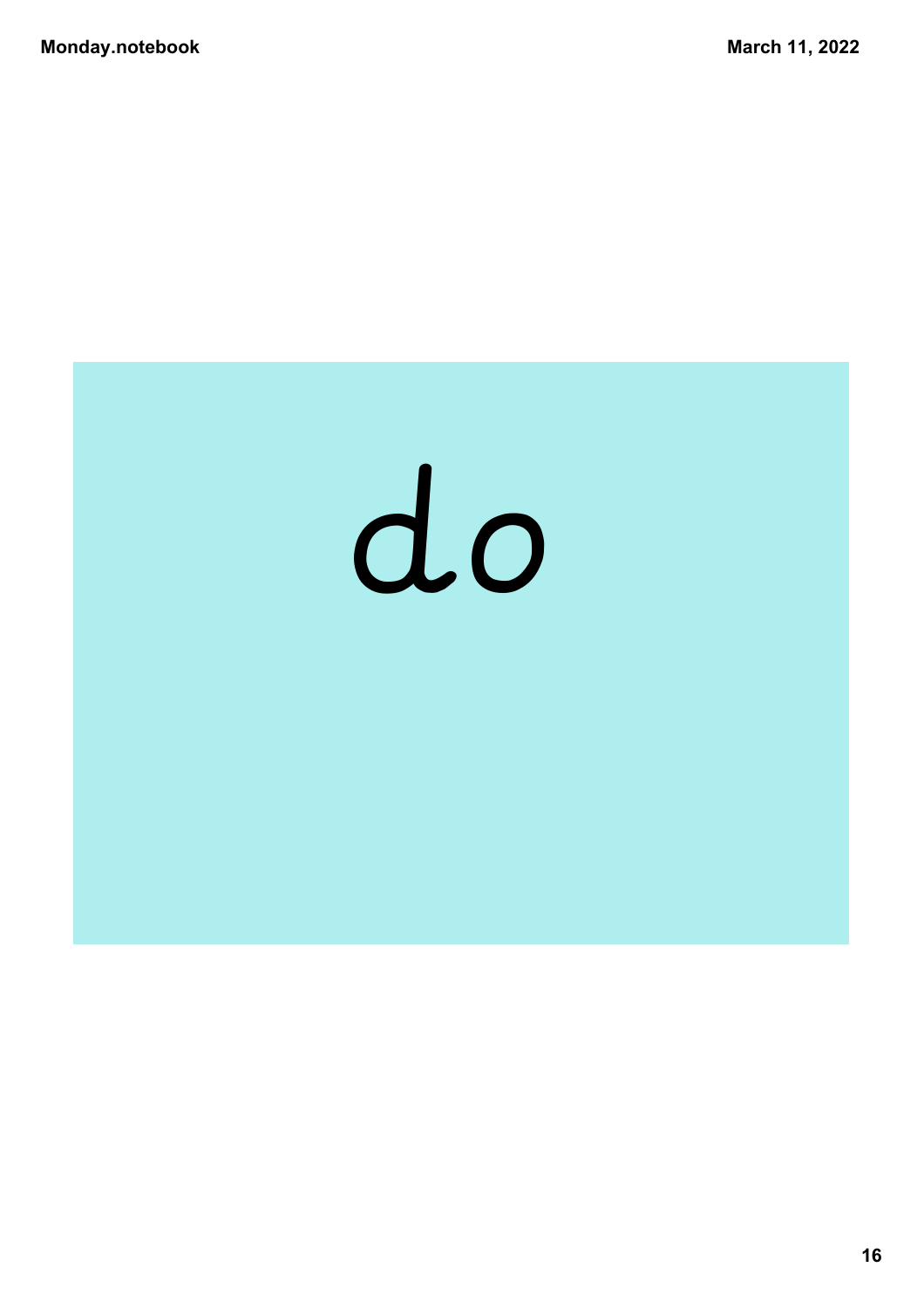# when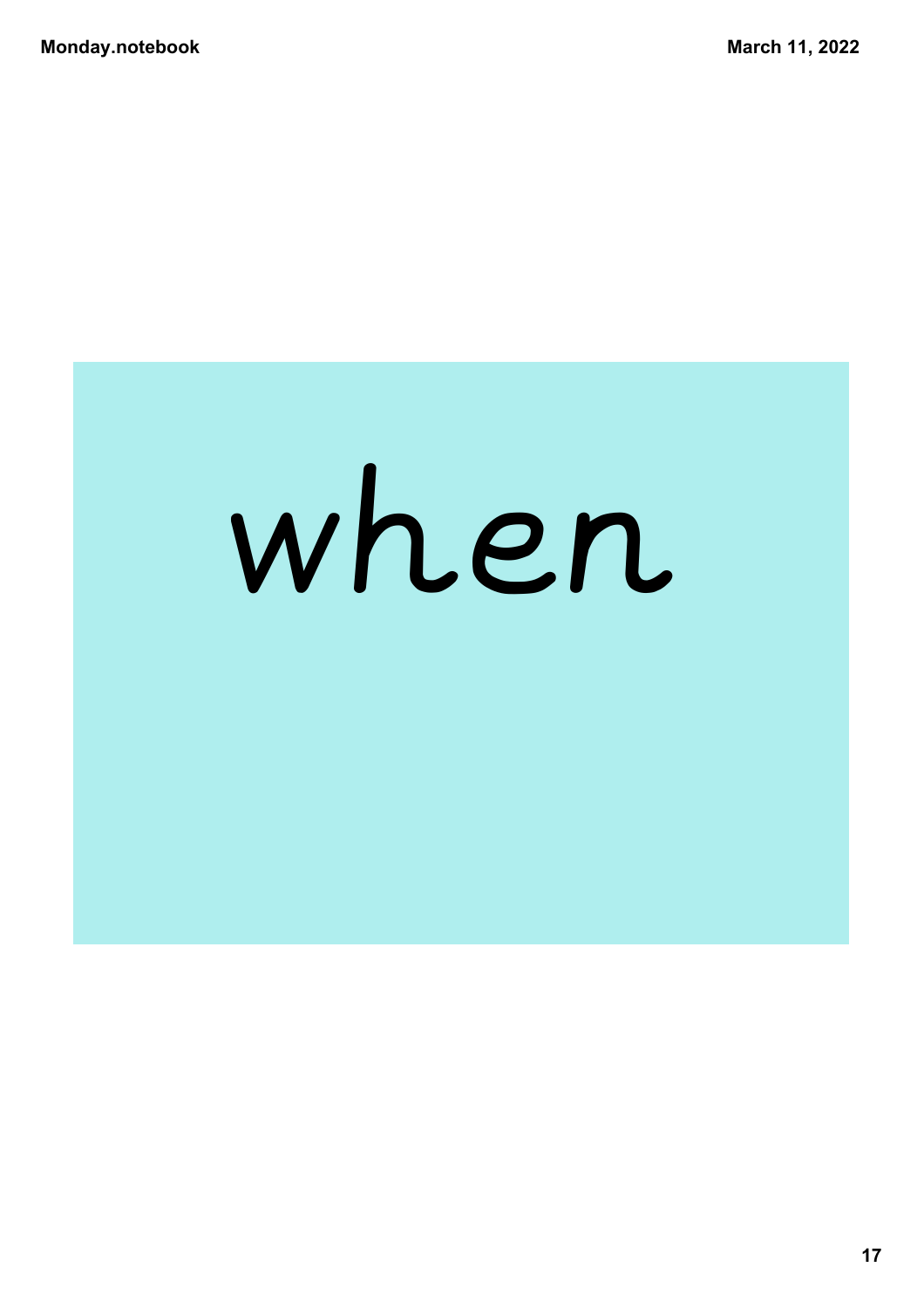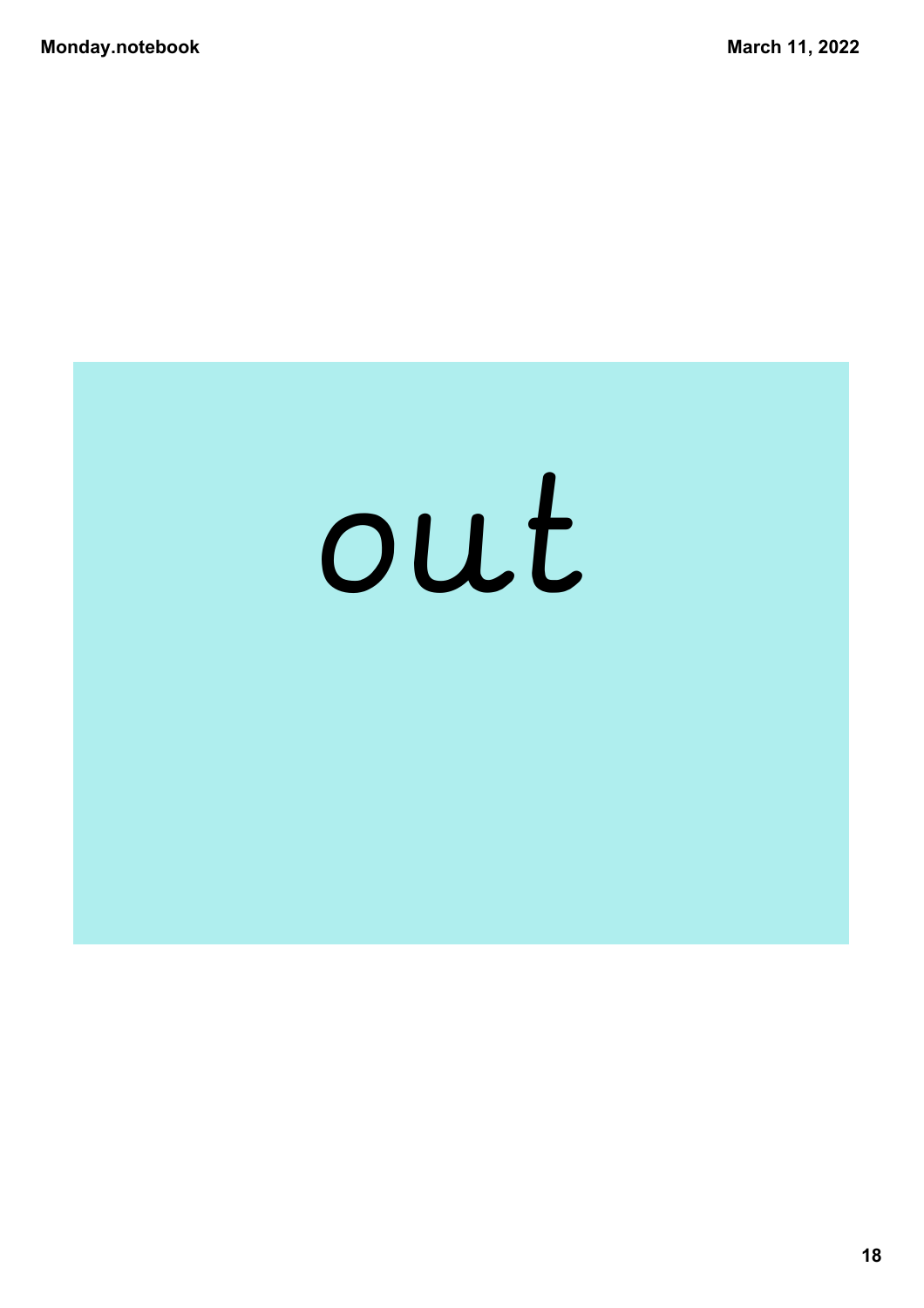# what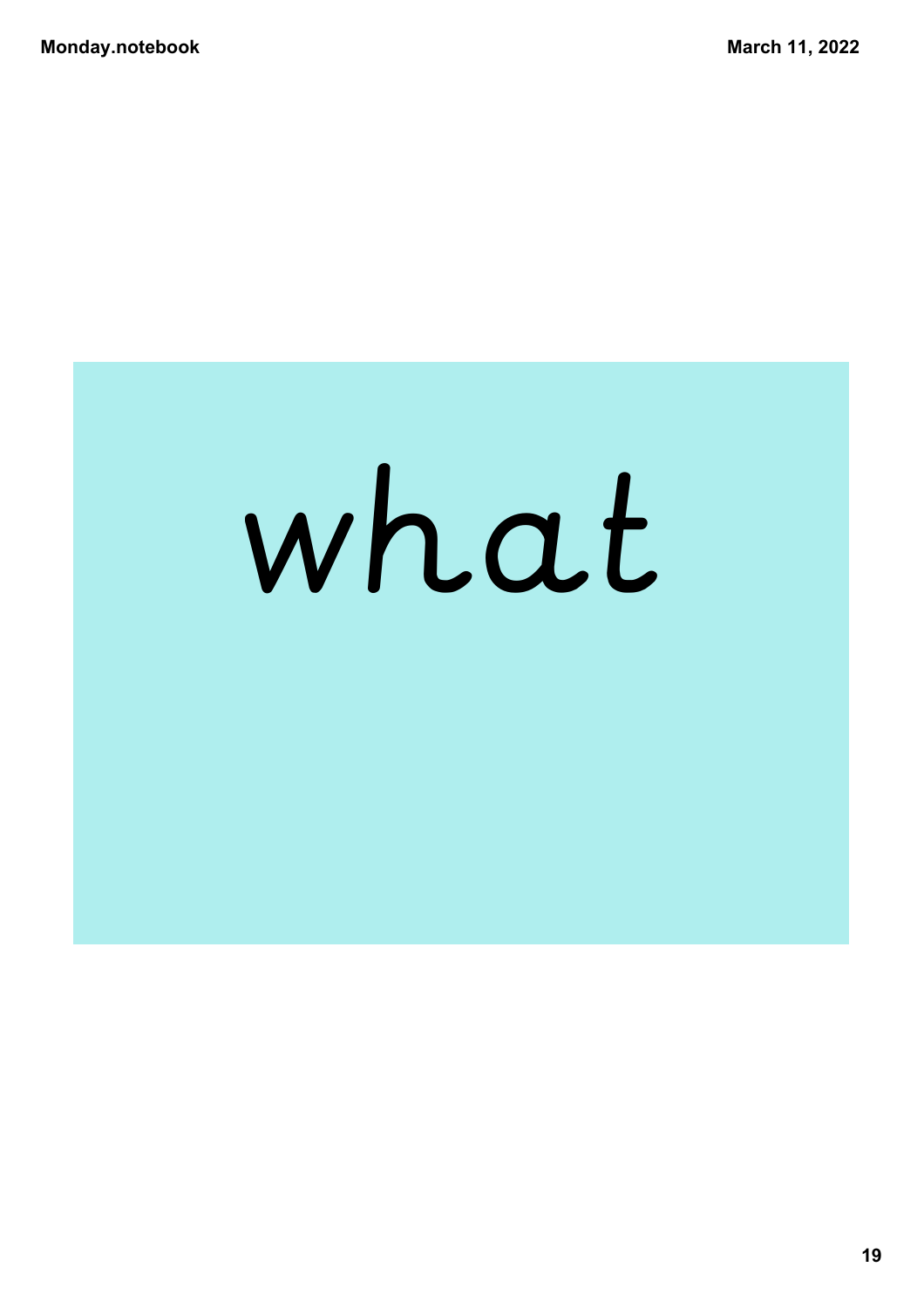#### Read and write phase 5 graphemes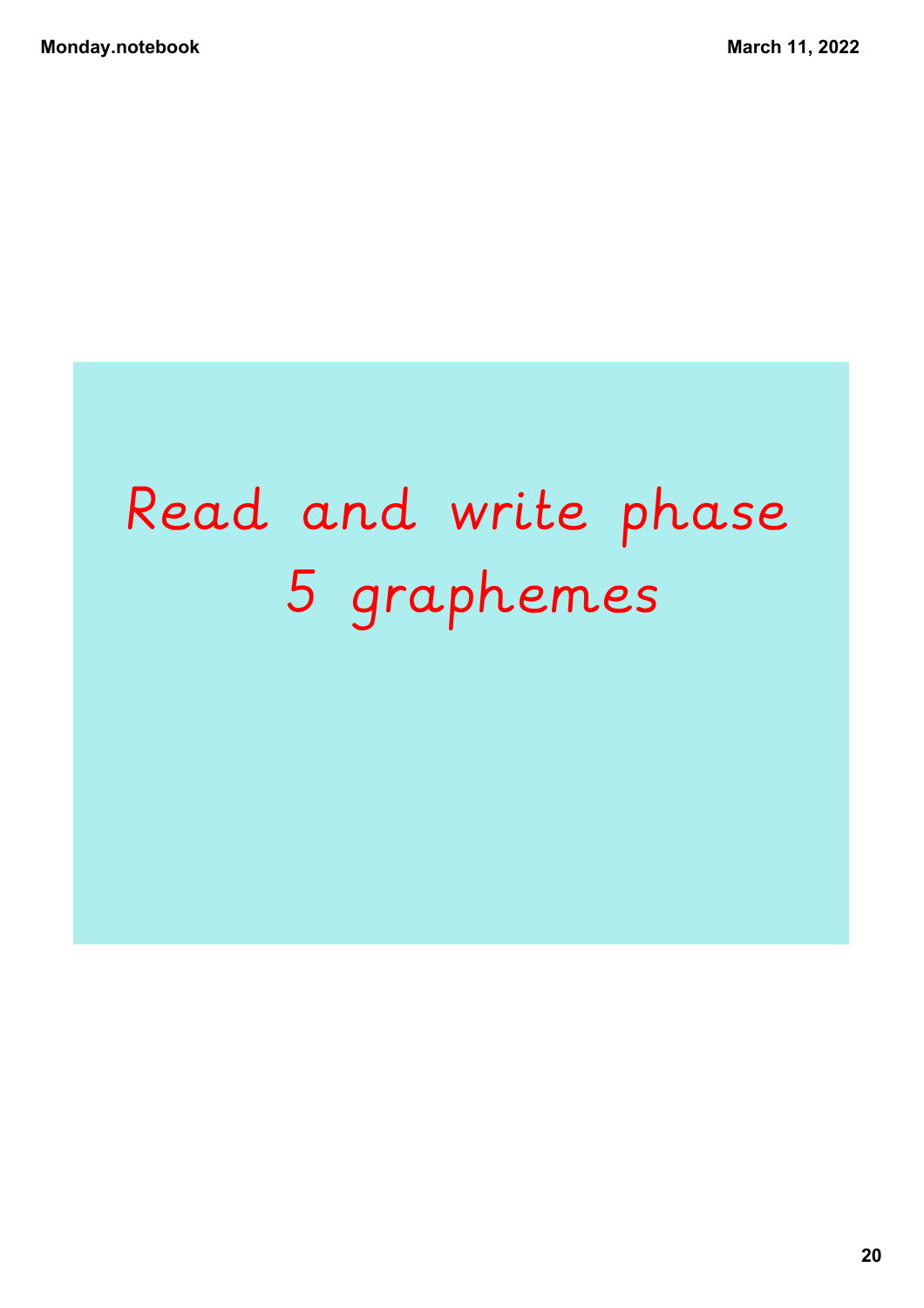#### Write phase 5 words containing todays revisit graphemes.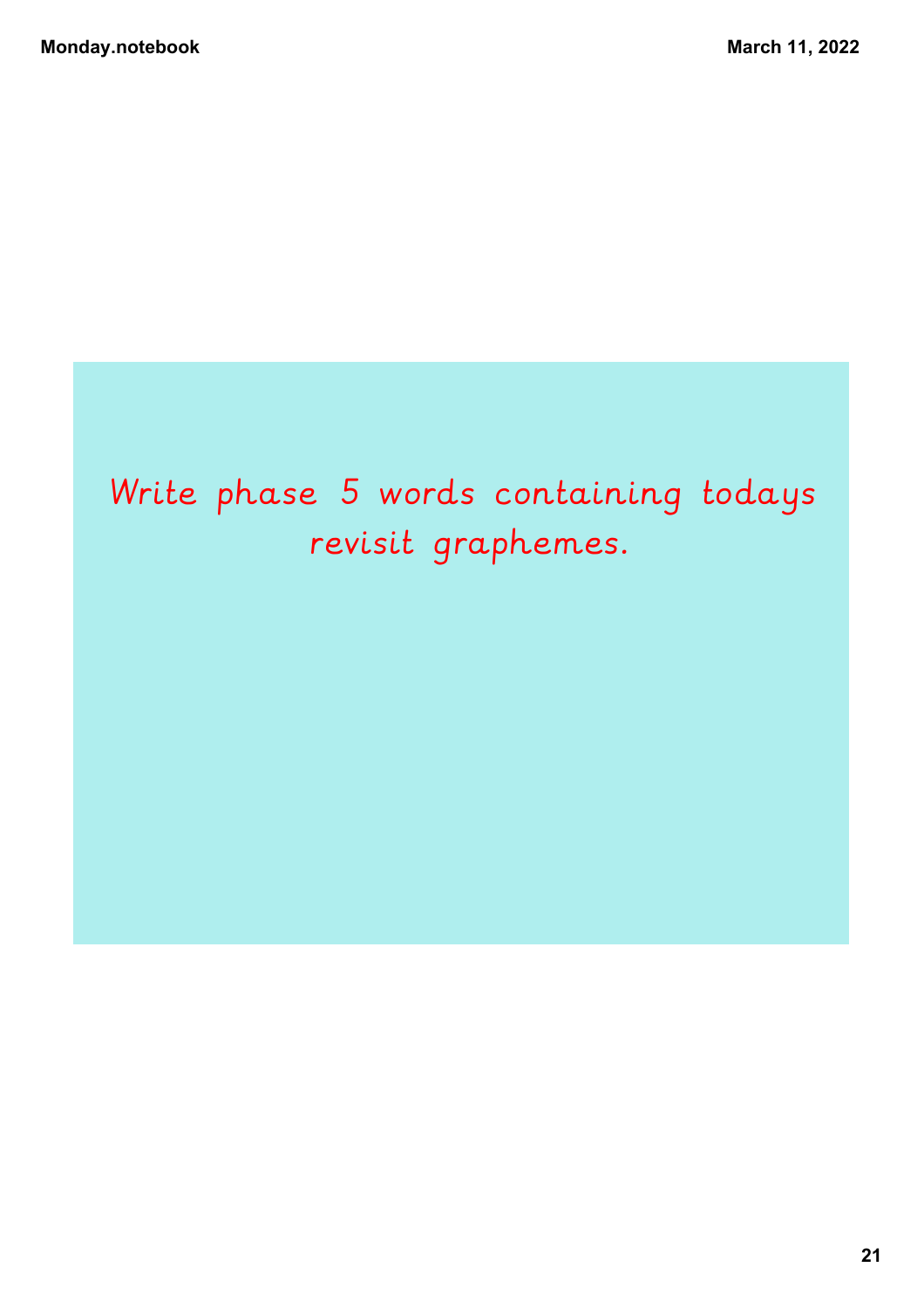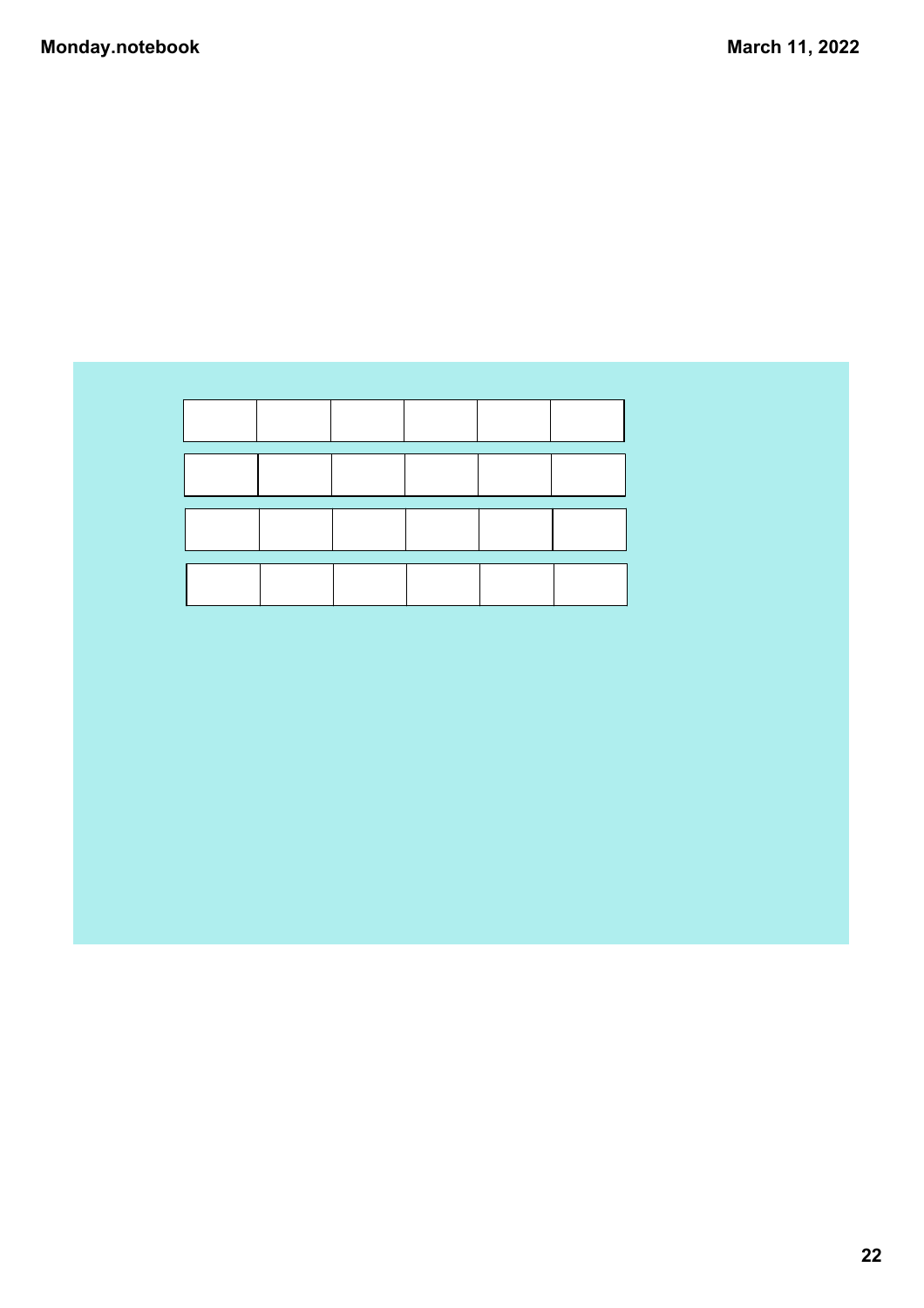#### Read polysyllabic words

**23**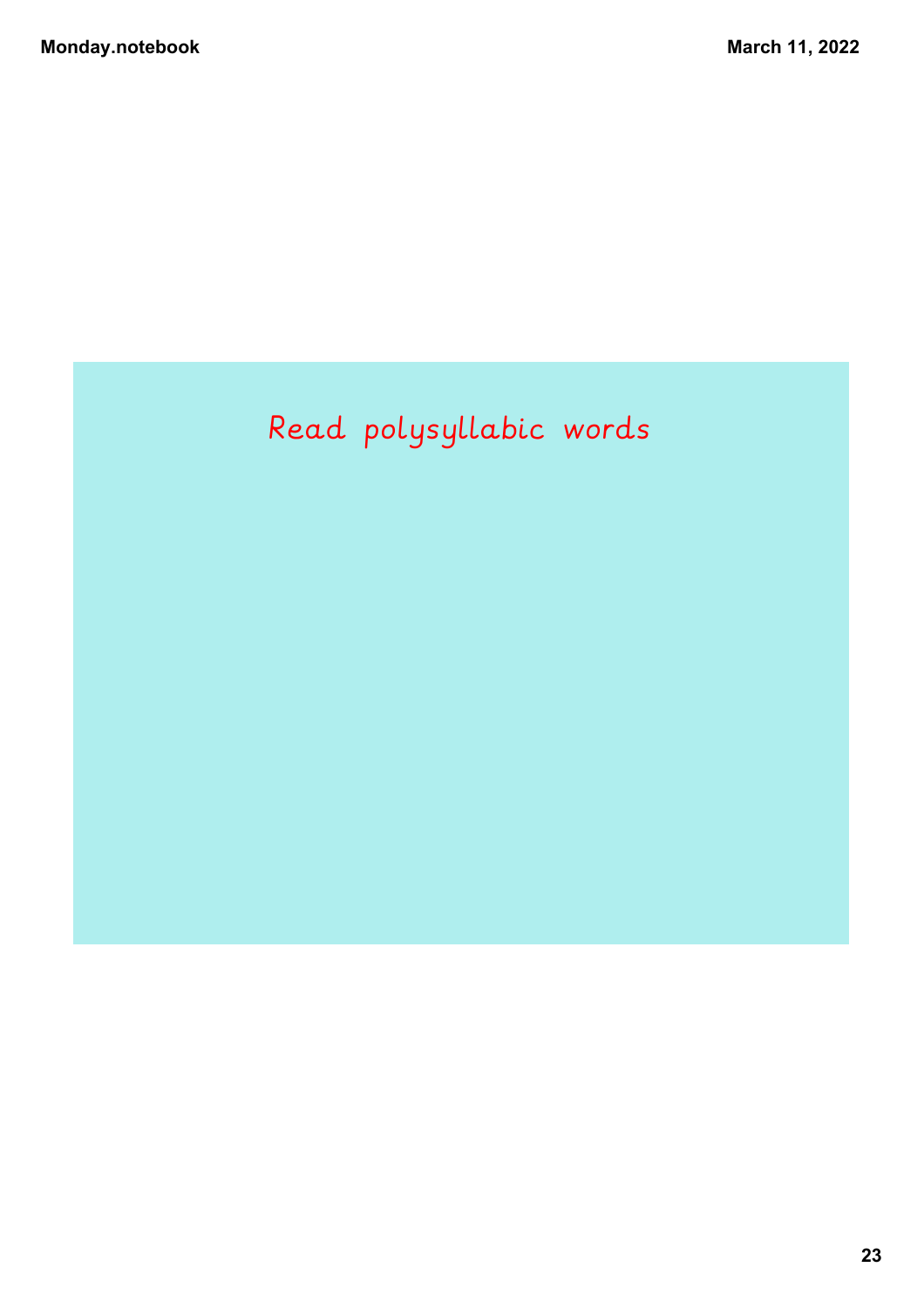## thundering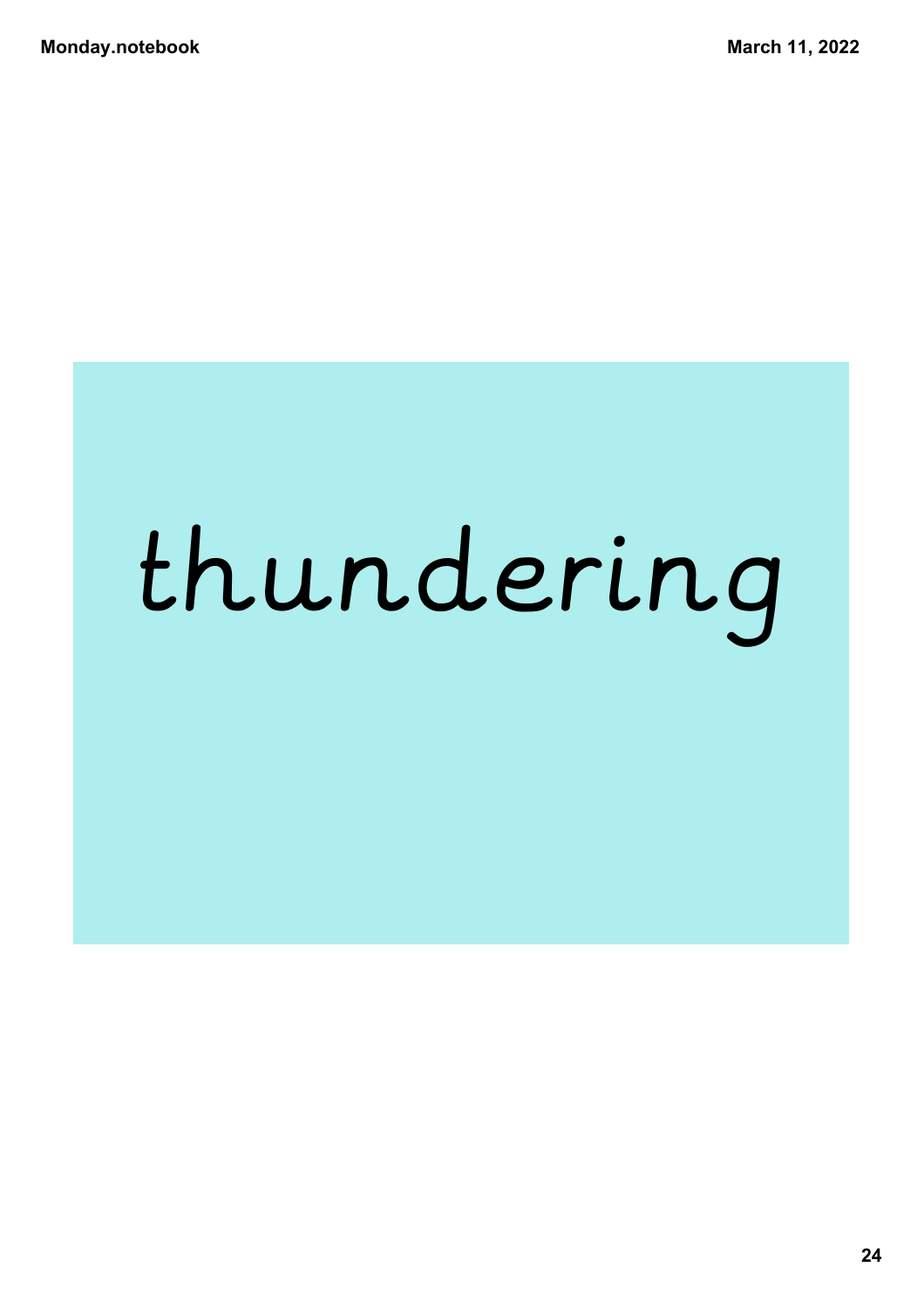# helicopter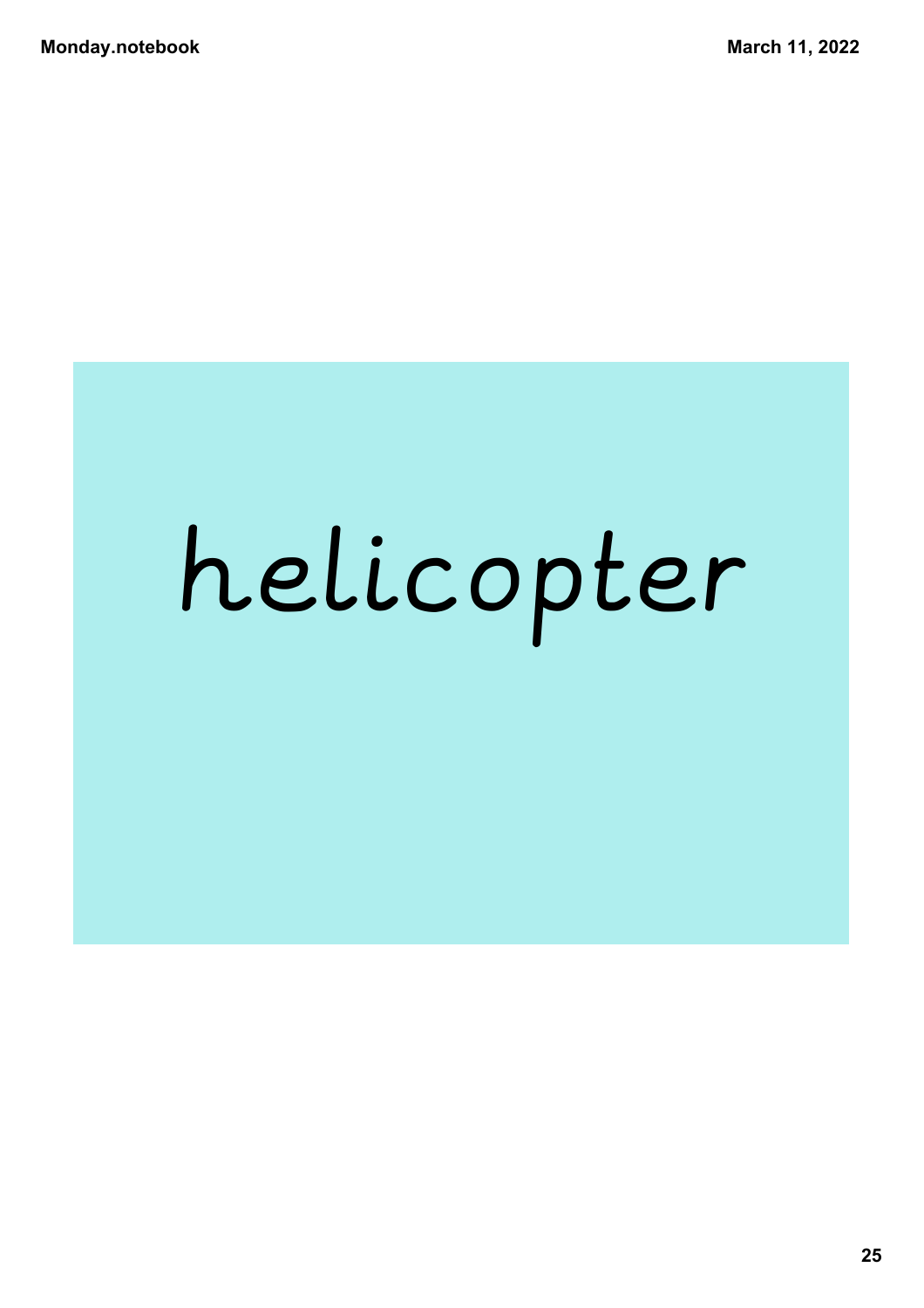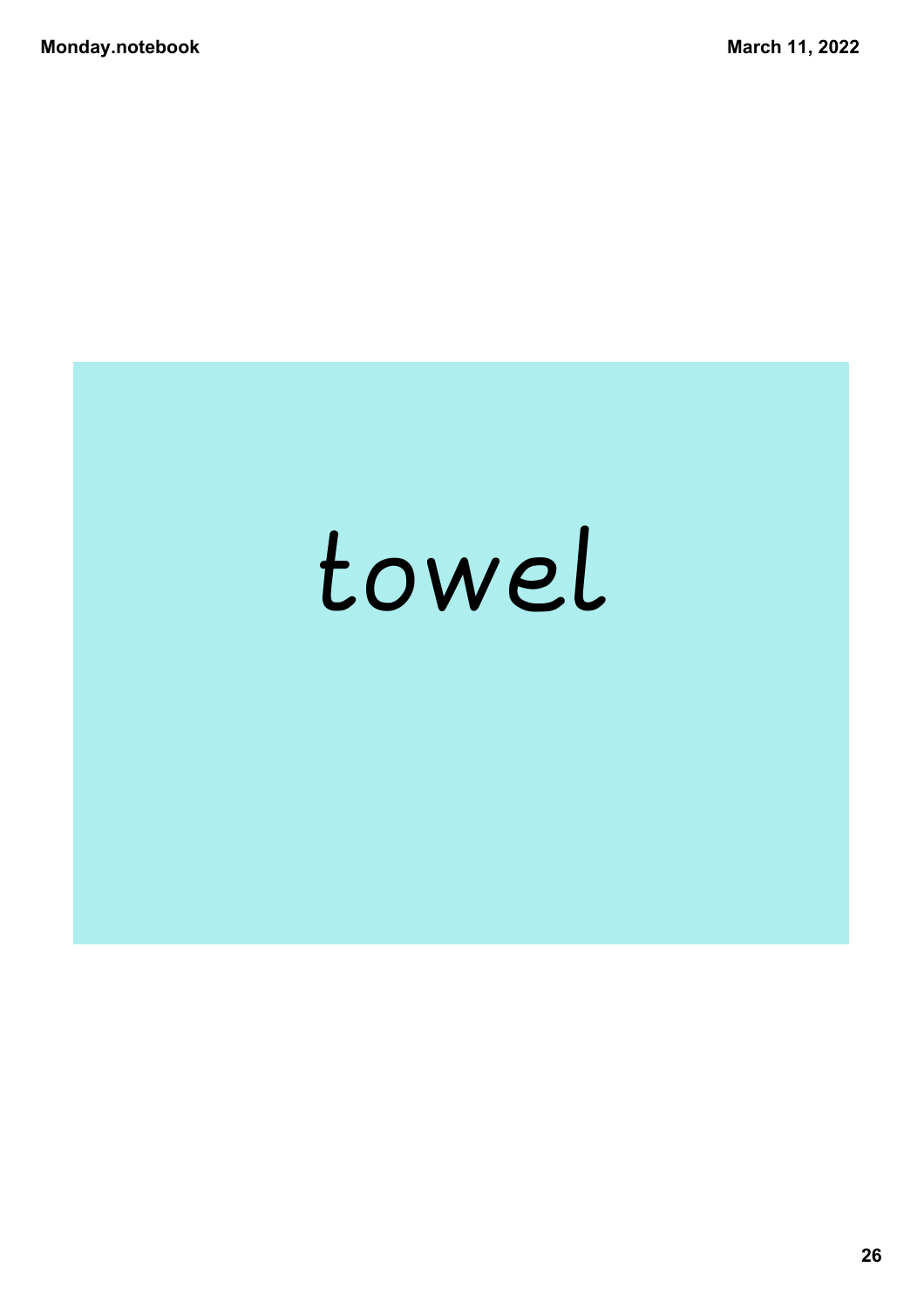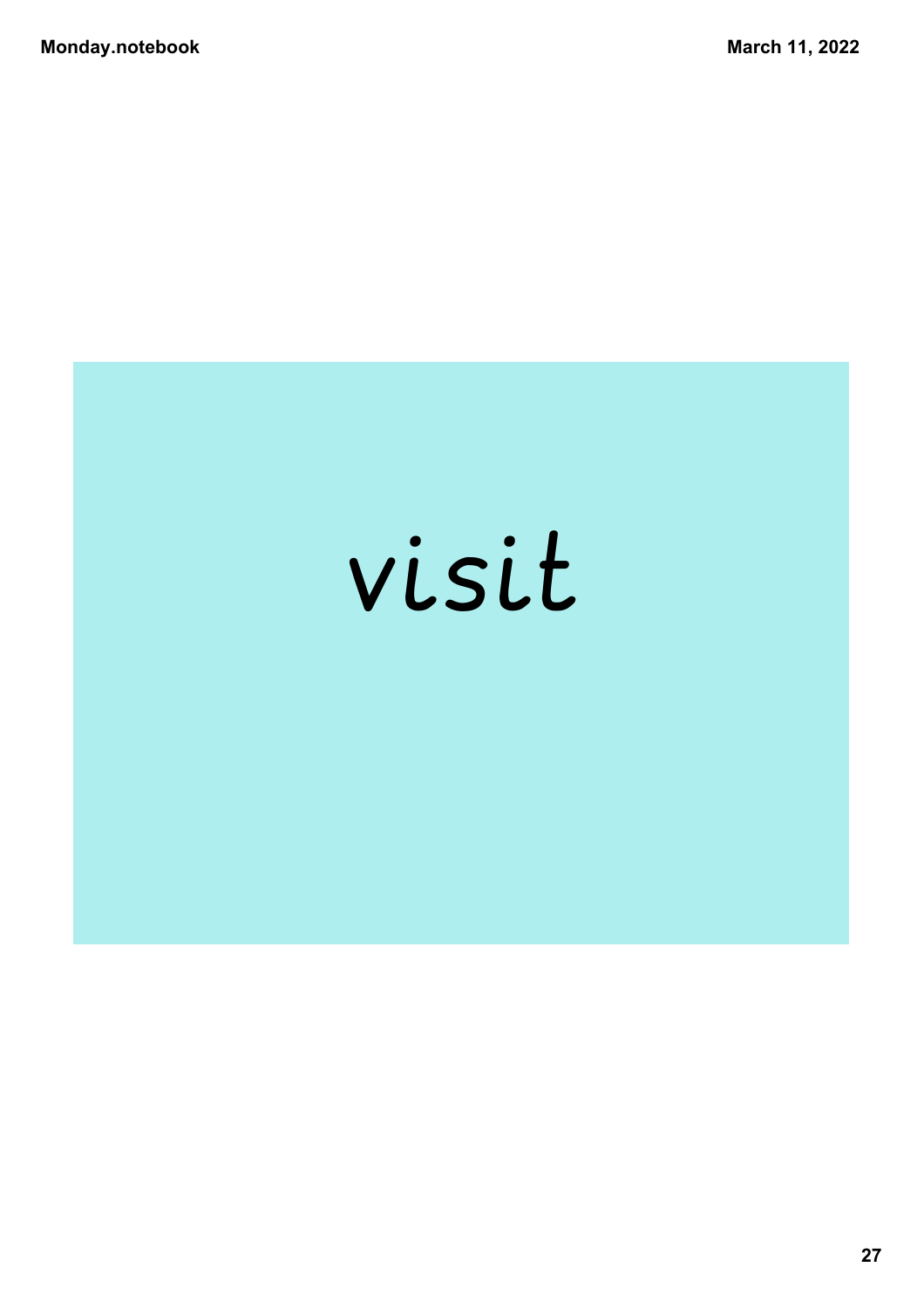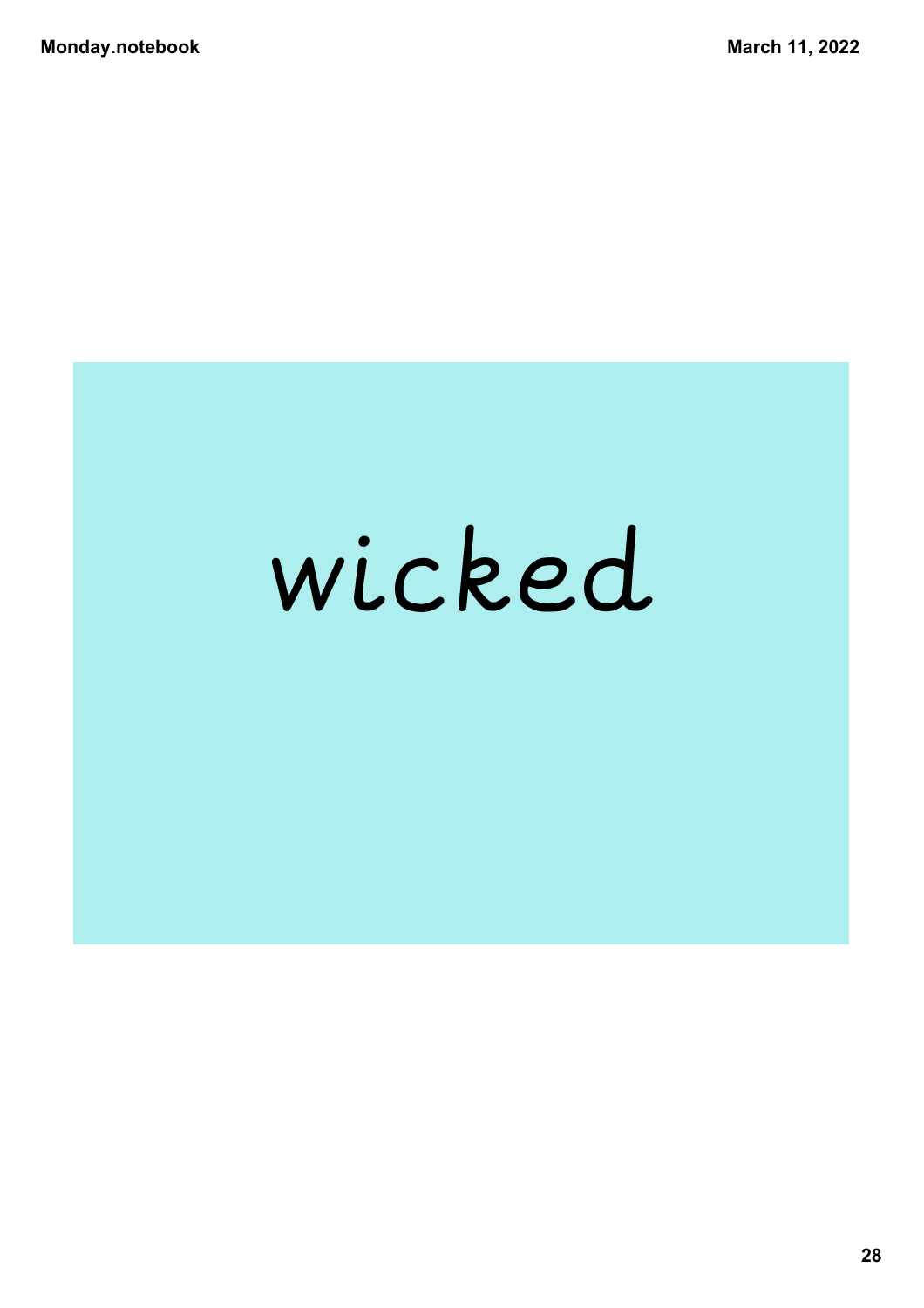## longer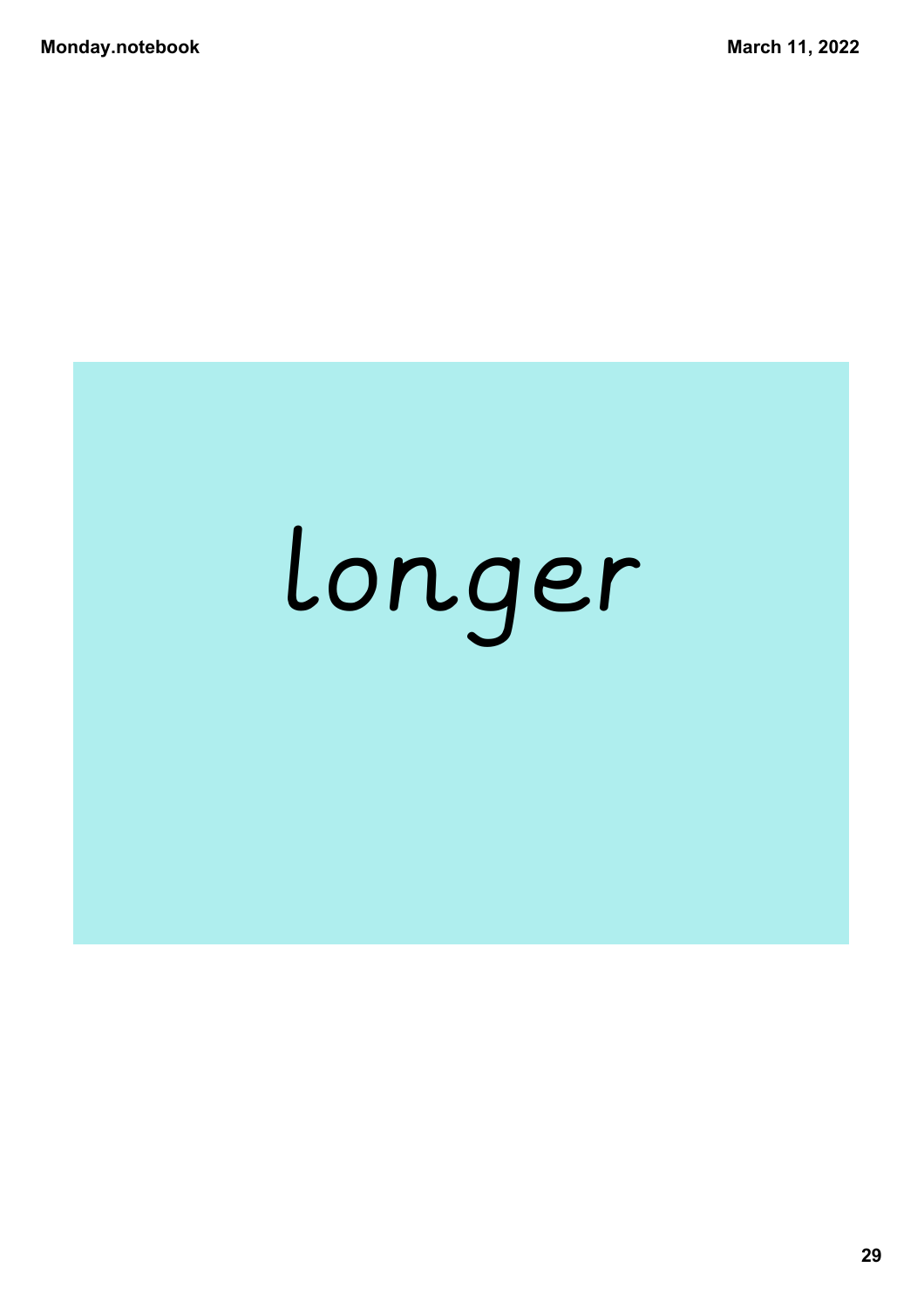## lightning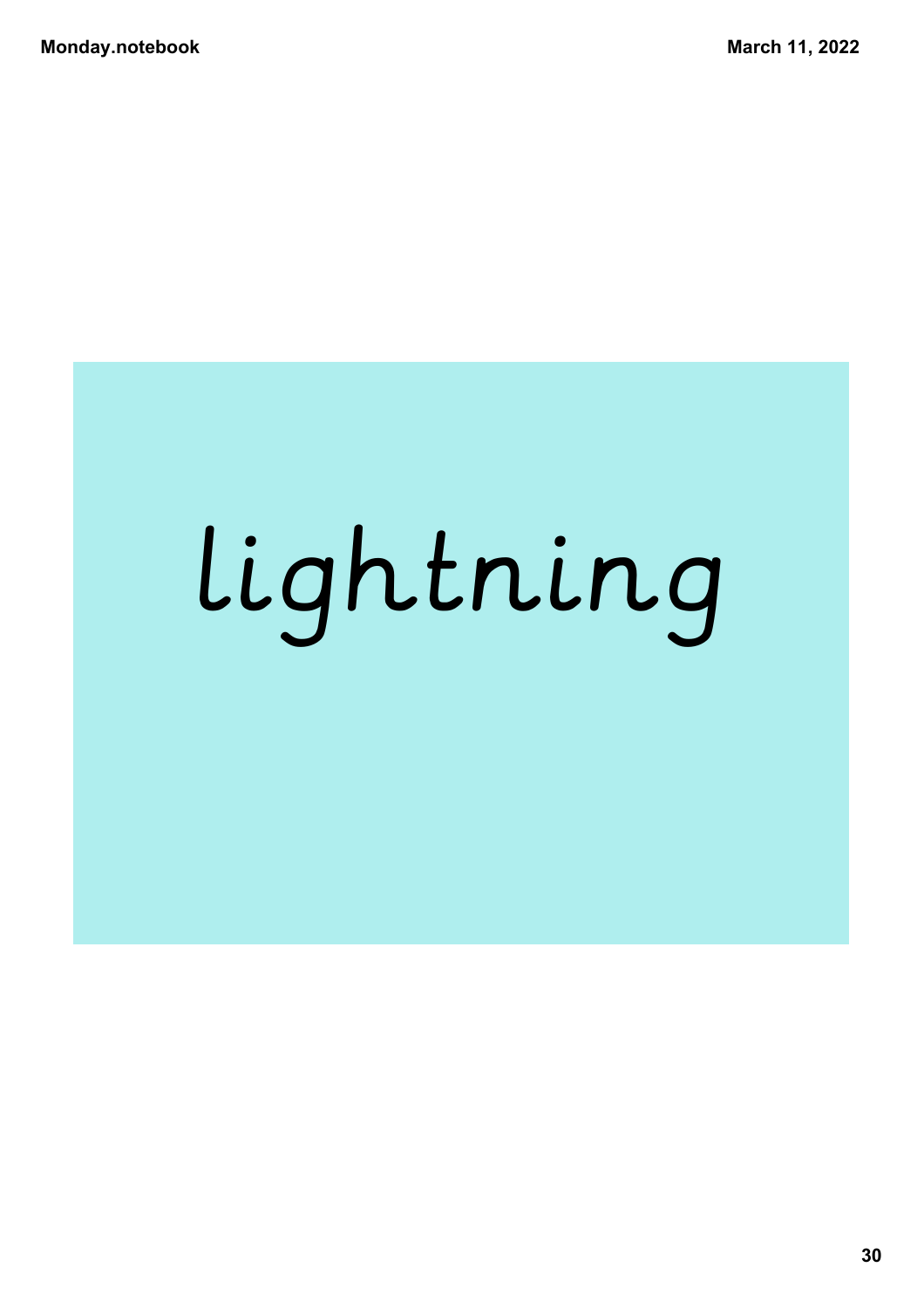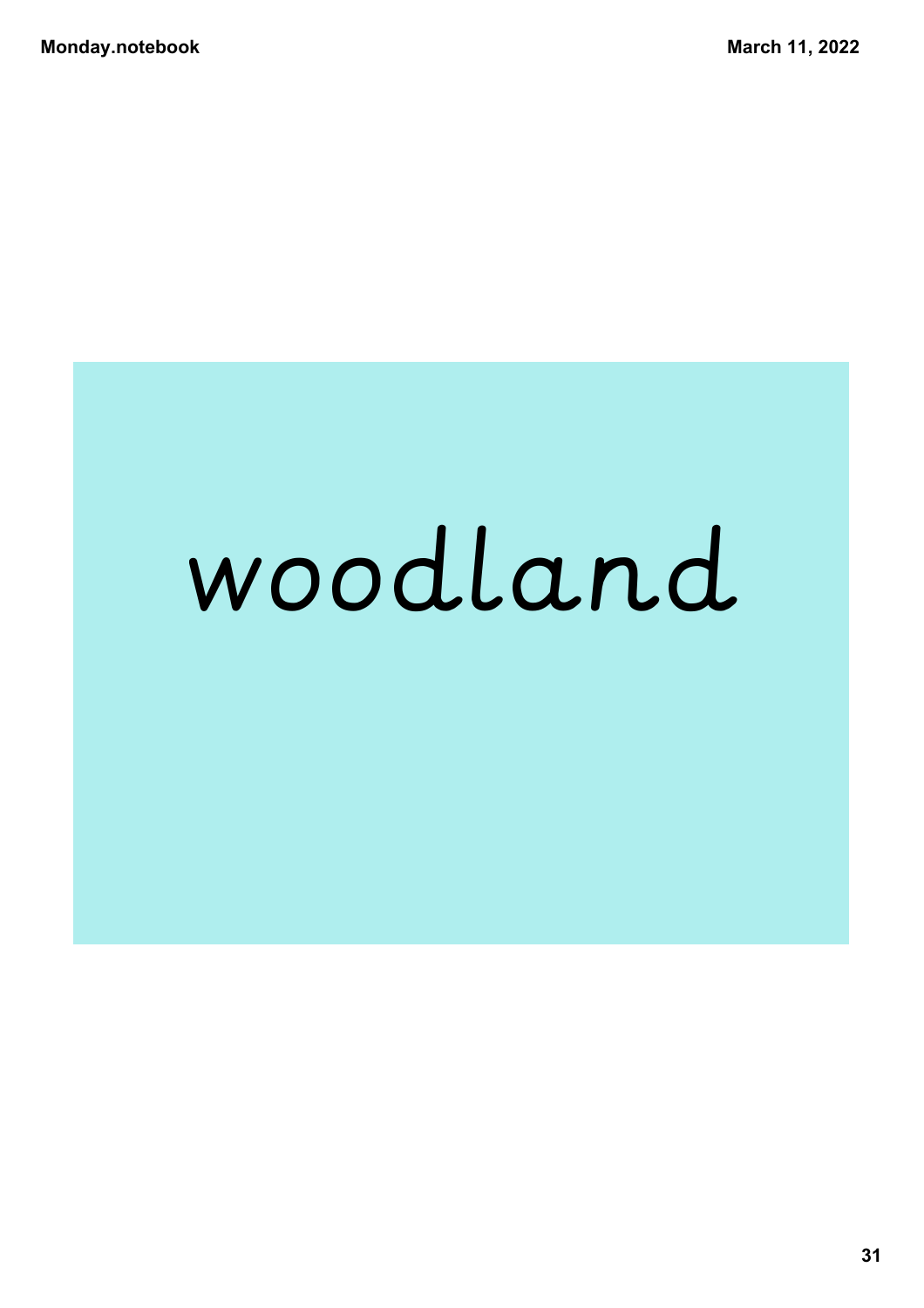#### Teach - Alternative spellings for phonemes.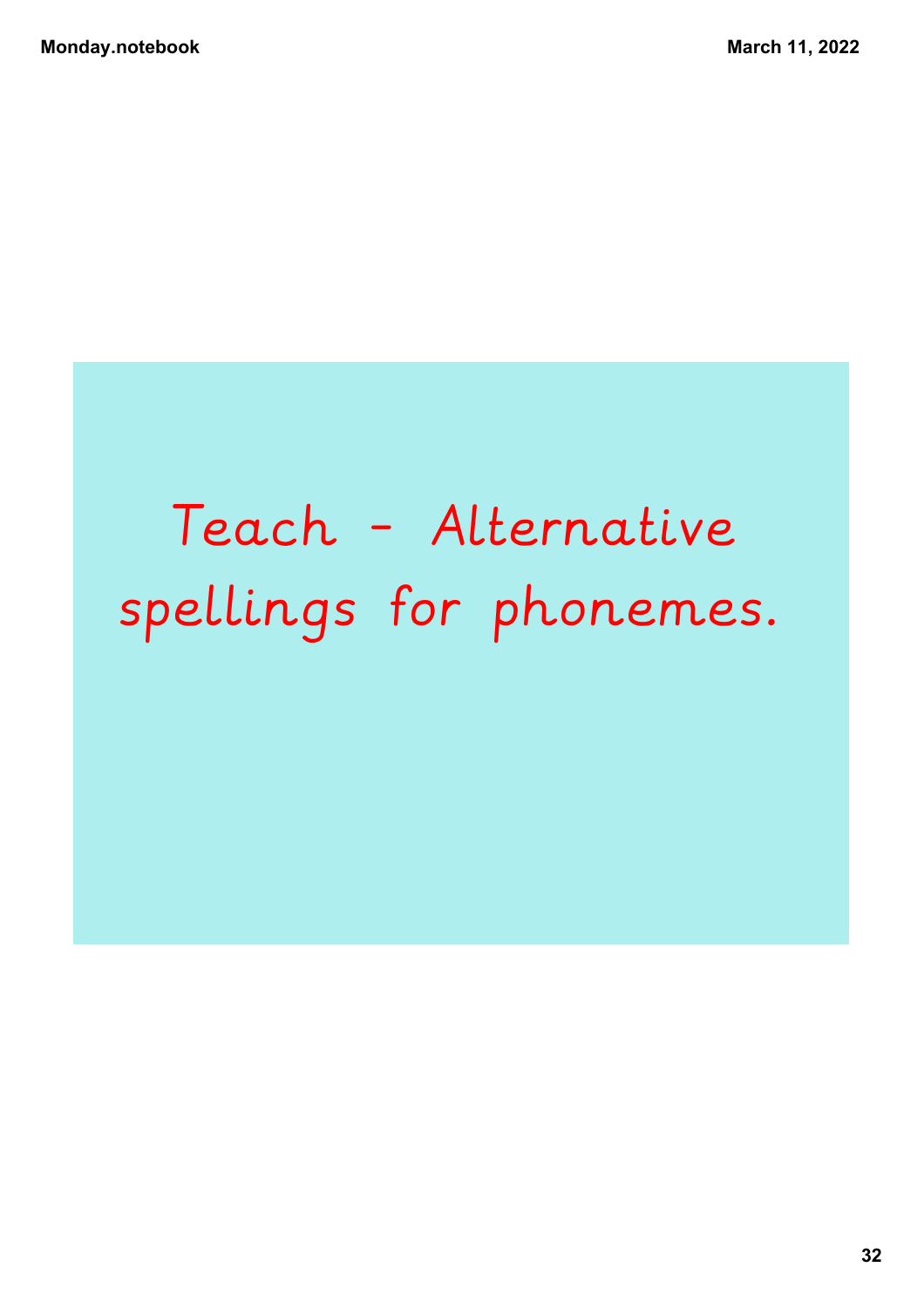## $\mathsf C$ k kick ck click ch christmas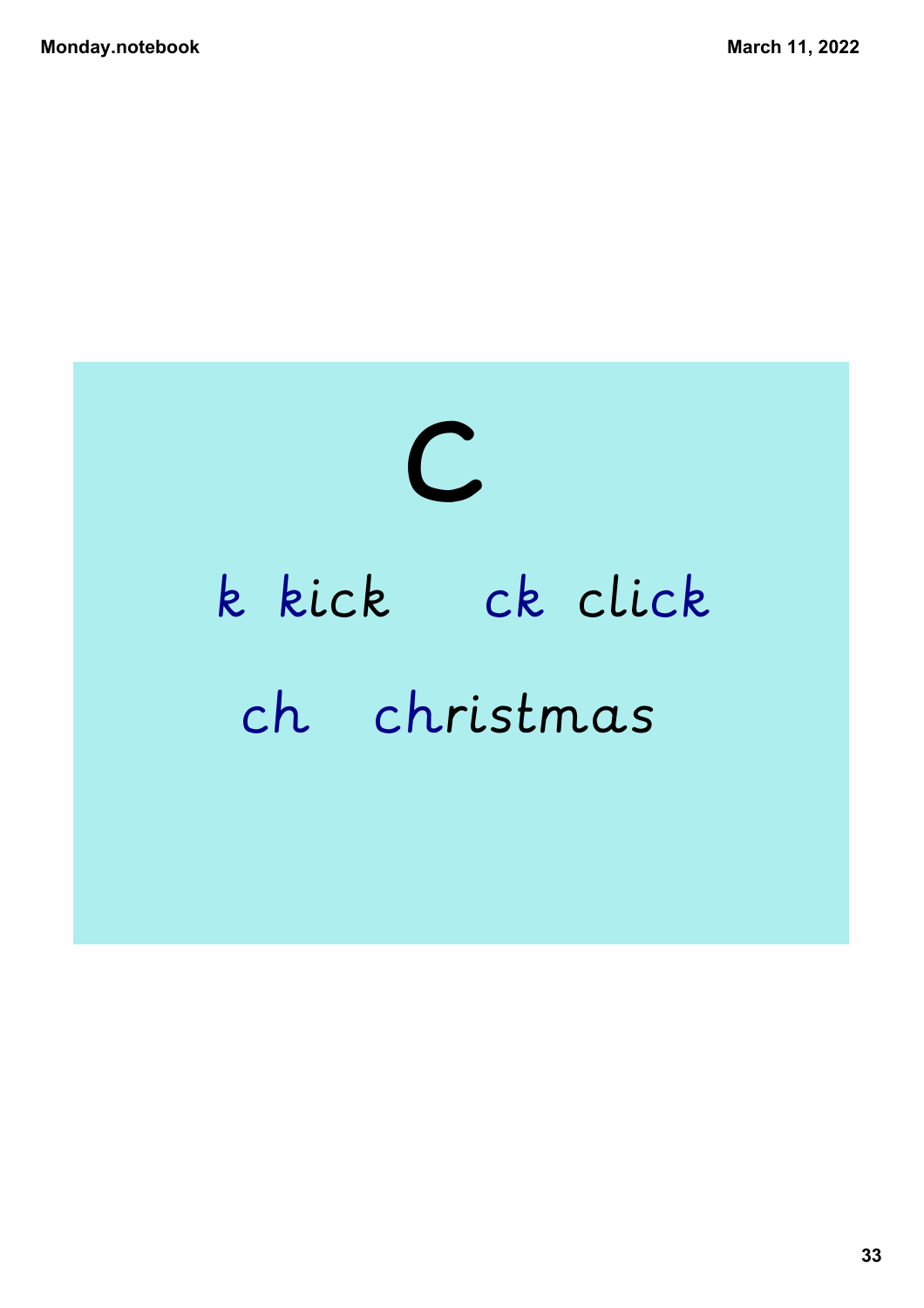#### k ck c ch

The kind king dropped his anchor, cat and sock into the deep sink.